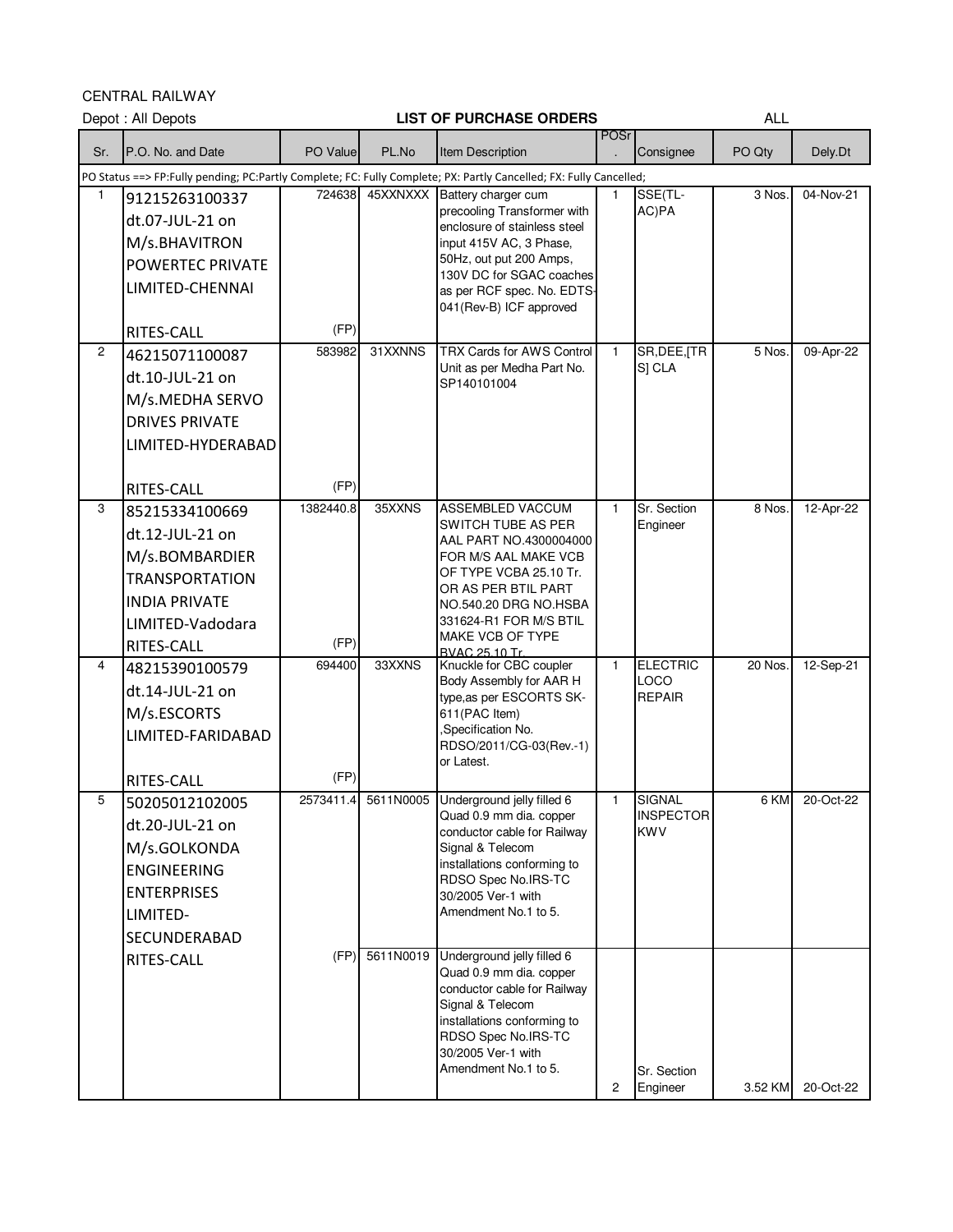| 6 | 93215242100273         | 564984    | 9379N01  | <b>BATTERY CHARGER FOR</b>                                  | 1              | Sr. Section             | 6 Nos.  | 20-Oct-21 |
|---|------------------------|-----------|----------|-------------------------------------------------------------|----------------|-------------------------|---------|-----------|
|   | dt.22-JUL-21 on        |           |          | 110V, 40AH LEAD ACID                                        |                | Engineer                |         |           |
|   | M/s.KASERA             |           |          | BATTERY AS PER RDSO<br>SPEC NO ETI/PSI/1 (6/81)             |                |                         |         |           |
|   | <b>ELECTRICALS</b>     |           |          | (CHARGING                                                   |                |                         |         |           |
|   | PRIVATE LIMITED-       |           |          | <b>CHARACTERISTICS AS</b>                                   |                |                         |         |           |
|   |                        |           |          | PER RDSO<br>SPECIFICATION, I.E,                             |                |                         |         |           |
|   | <b>KOLKATA</b>         | (FP)      |          | <b>TRICKLE CHARGING</b>                                     |                |                         |         |           |
| 7 | RITES-CALL             | 1067703   | 91XXNS   | <u>AD.ILISTABI F BETWEEN</u><br><b>SUPPLY OF INTEGRATED</b> | $\mathbf{1}$   | CARRIAGE                | 130 Set | 22-Sep-21 |
|   | 85205183100732         |           |          | <b>BRAILLE SIGNAGE IN</b>                                   |                | <b>REPAIR</b>           |         |           |
|   | dt.24-JUL-21 on        |           |          | <b>WGACCN TYPE OF</b>                                       |                | <b>SHOP</b>             |         |           |
|   | M/s.DHRUV PRINT O      |           |          | COACHES. AS PER                                             |                |                         |         |           |
|   | GRAPH-LUDHIANA         |           |          | <b>SPECIFICATION</b><br>NO:ICF/MD/SPEC/253,REV              |                |                         |         |           |
|   |                        |           |          | .00 AMD - 01. (The                                          |                |                         |         |           |
|   | RITES-CALL             | (FP)      |          | drawings attached for                                       |                |                         |         |           |
| 8 | 56186396100833         | 5557800   | 25XXNS   | <b>STATIC INVERTER (2 X</b>                                 | $\mathbf{1}$   | CWM(ELW)<br><b>BSL</b>  | 2 Nos   | 25-Oct-21 |
|   | dt.26-JUL-21 on        |           |          | 130 KVA) AS PER RDSO<br>SPECIFICATION NO                    |                |                         |         |           |
|   | M/s.IC ELECTRICALS     |           |          | RDSO/2018/EL/SPEC/0140                                      |                |                         |         |           |
|   | <b>COMPANY PRIVATE</b> |           |          | REV '1' make-ICECPL.                                        |                |                         |         |           |
|   | LIMITED-NEW DELHI      |           |          |                                                             |                |                         |         |           |
|   |                        |           |          |                                                             |                |                         |         |           |
|   |                        |           |          |                                                             |                |                         |         |           |
|   | RITES-CALL             | (FP)      |          |                                                             |                |                         |         |           |
| 9 | 92215237100487         | 1129676.8 | 56XXNS01 | AWS track magnet B1                                         | $\mathbf{1}$   | Sr. Section             | 2 Nos.  | 29-Mar-22 |
|   | dt.29-JUL-21 on        |           |          | complete with plug &<br>Oscillators F1-F5 (Siemens          |                | Engineer                |         |           |
|   | M/s.GENERAL AUTO       |           |          | Drg. No-S35432-M1-A1-B1.                                    |                |                         |         |           |
|   | <b>ELECTRIC</b>        |           |          | <b>ACCEPTED FOR MAKE</b>                                    |                |                         |         |           |
|   | <b>CORPORATION-</b>    |           |          | <b>SIEMENS AWS track</b>                                    |                |                         |         |           |
|   | <b>MUMBAI</b>          |           |          | magnet B1 complete with<br>plug & Oscillators F4/F6 (       |                |                         |         |           |
|   |                        |           |          | SIEMENS DRG .NO. S                                          |                |                         |         |           |
|   |                        |           |          |                                                             |                |                         |         |           |
|   | RITES-CALL             | (FP)      | 56XXNS02 | AWS track magnet B5<br>complete with plug &                 |                |                         |         |           |
|   |                        |           |          | Oscillators F1-F5 (Siemens                                  |                |                         |         |           |
|   |                        |           |          | Drg. No-S35432-M1-A1-B5.                                    |                |                         |         |           |
|   |                        |           |          | <b>ACCEPTED FOR MAKE</b><br><b>SIEMENS AWS track</b>        |                |                         |         |           |
|   |                        |           |          | magnet B5 complete with                                     |                |                         |         |           |
|   |                        |           |          | plug & Oscillators (Siemens                                 |                |                         |         |           |
|   |                        |           |          | Drg. No-S35432-M1-                                          |                |                         |         |           |
|   |                        |           |          |                                                             | $\overline{c}$ | Sr. Section<br>Engineer | 2 Nos.  | 29-Mar-22 |
|   |                        |           | 56XXNS03 | AWS track magnet B10                                        |                |                         |         |           |
|   |                        |           |          | complete with plug &                                        |                |                         |         |           |
|   |                        |           |          | Oscillators F1-F5 (Siemens                                  |                |                         |         |           |
|   |                        |           |          | Drg. No-S35432-M1-A1-<br><b>B10. ACCEPTED FOR</b>           |                |                         |         |           |
|   |                        |           |          | <b>MAKE SIEMENS AWS</b>                                     |                |                         |         |           |
|   |                        |           |          | track magnet B10 complete                                   |                |                         |         |           |
|   |                        |           |          | with plug & Oscillators F3/F5<br>SIEMENS Drg. No-           |                | Sr. Section             |         |           |
|   |                        |           |          |                                                             | 3              | Engineer                | 2 Nos.  | 29-Mar-22 |
|   |                        |           |          |                                                             |                |                         |         |           |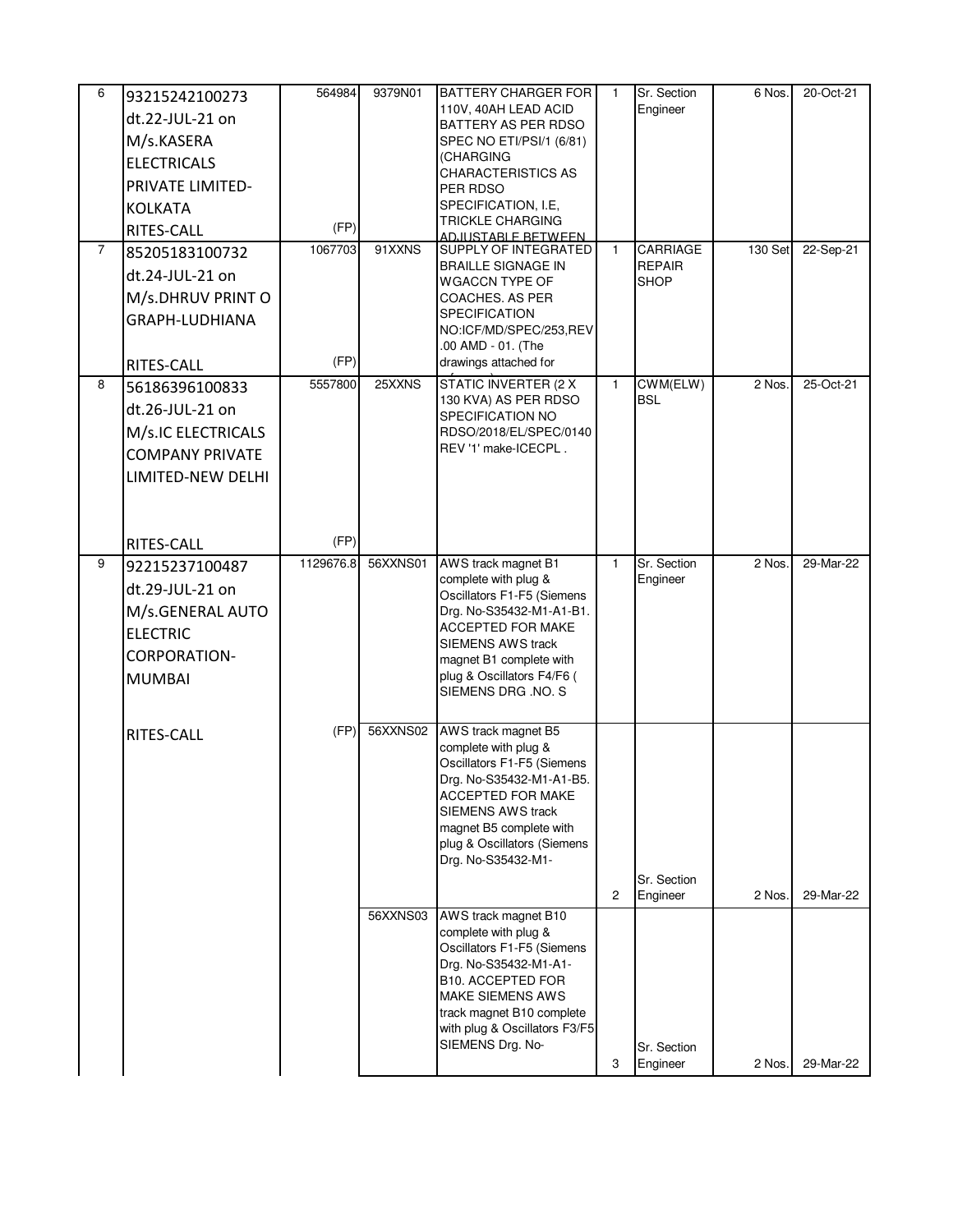| 10 | 69215127100233<br>dt.30-JUL-21 on<br>M/s.KARTHIK<br><b>ELECTRONICS AND</b><br><b>CONTROLS-</b><br><b>BANGALORE</b>                             | 582400<br>(FP)   | 56XXNS04<br>7201N00 | AWS track magnet B2<br>complete with plug &<br>Oscillators F1-F5 (Siemens<br>Drg. No-S35432-M1-A1-B2.<br>ACCEPTED FOR MAKE<br><b>SIEMENS AWS track</b><br>magnet B2 complete with<br>plug & Oscillators F5/F6<br>(Siemens Drg. No-S354<br><b>FAULT DIAGNOSTIC</b><br>TOOL FOR 3 PHASE<br>LOCOS AS PER CLW<br>SPECIFICATION NO.<br>CLW/ES/3/0527. | 4<br>$\mathbf{1}$ | Sr. Section<br>Engineer<br>SR.SEC.EN<br>G.<br>(STORES) | 2 Nos.<br>1 Nos. | 29-Mar-22<br>29-Nov-21 |
|----|------------------------------------------------------------------------------------------------------------------------------------------------|------------------|---------------------|--------------------------------------------------------------------------------------------------------------------------------------------------------------------------------------------------------------------------------------------------------------------------------------------------------------------------------------------------|-------------------|--------------------------------------------------------|------------------|------------------------|
| 11 | RITES-CALL<br>96215094100178<br>dt.05-JUL-21 on<br>M/s.PRANAV<br><b>INDUSTRIAL</b><br><b>CORPORATION-</b><br><b>THANE</b><br><b>RITES-CALL</b> | 624503.2<br>(FP) | 6079NXXX            | Supply of spare parts for<br>USFD B-scan DRT (Double<br>rail tester) Machine, as per<br>RDSO specification<br>M&C/NDT/130/2007 Rev-III,<br>July 2017, of M/s EECI Make<br>(OEM), RDSO approved, for<br>Model no DR 16, for                                                                                                                       | 1                 | SE(PWAY),<br><b>IP.WAY DE</b>                          | 1 Set            | 03-Nov-21              |
| 12 | 91215251100336<br>dt.07-JUL-21 on<br>M/s.ELECTROGREEN<br>SOLUTION-NEW<br><b>DELHI</b>                                                          | 1293056          | 5615N1              | Sealed Maintenance free<br>VRLA battery set of 60 Cells<br>(stackable), in combination<br>of 55+5 Cells for SMPS<br>based integrated power<br>supply system, each cell of 2<br>Volt/300 AH Capacity, fully<br>charged conform                                                                                                                    | $\mathbf{1}$      | <b>SIGNAL</b><br><b>INSPECTOR</b><br>PA                | 3 Set            | 03-Jan-22              |
|    | <b>RITES-CALL</b>                                                                                                                              | (FP)             | 5615N2              | Sealed Maintenance free<br>VRLA battery set of 60 Cells<br>(stackable), in combination<br>of 55+5 Cells for SMPS<br>based integrated power<br>supply system, each cell of 2<br>Volt/300 AH Capacity, fully<br>charged conform                                                                                                                    | $\overline{c}$    | <b>SIGNAL</b><br><b>INSPECTOR</b><br><b>PA</b>         | 1 Set            | 03-Jan-22              |
| 13 | 93215273200258<br>dt.13-JUL-21 on<br>M/s.ASSORTED<br><b>PREDICTED</b><br><b>STRATEGY PRIVATE</b><br>LIMITED-BHOPAL<br>RITES-CALL               | 847104<br>(FX)   | 3801NXX6            | acer intel core i5 10500 8<br>GB / 1000 GB HDD/Window<br>10 professional. Brand- acer.<br>Model - Veriton S2670G. as<br>per GeM contract                                                                                                                                                                                                         | 1                 | Sr. Section<br>Engineer                                | 16 Nos.          | 04-Aug-21              |
| 14 | 48215391100606<br>dt.23-JUL-21 on<br>M/s.SANROK<br><b>ENTERPRISES-</b><br>FARIDABAD.                                                           | 559552           | 33XXNS              | Knuckle for CBC coupler<br>Body Assembly for AAR H<br>type as per SANROK<br>Drawing No. 1ED-1067(PAC<br>Item) , Specification No.<br>RDSO/2011/CG-03(Rev.-1)<br>or Latest.                                                                                                                                                                       | $\mathbf{1}$      | <b>ELECTRIC</b><br>LOCO<br><b>REPAIR</b>               | 20 Nos.          | 22-Sep-21              |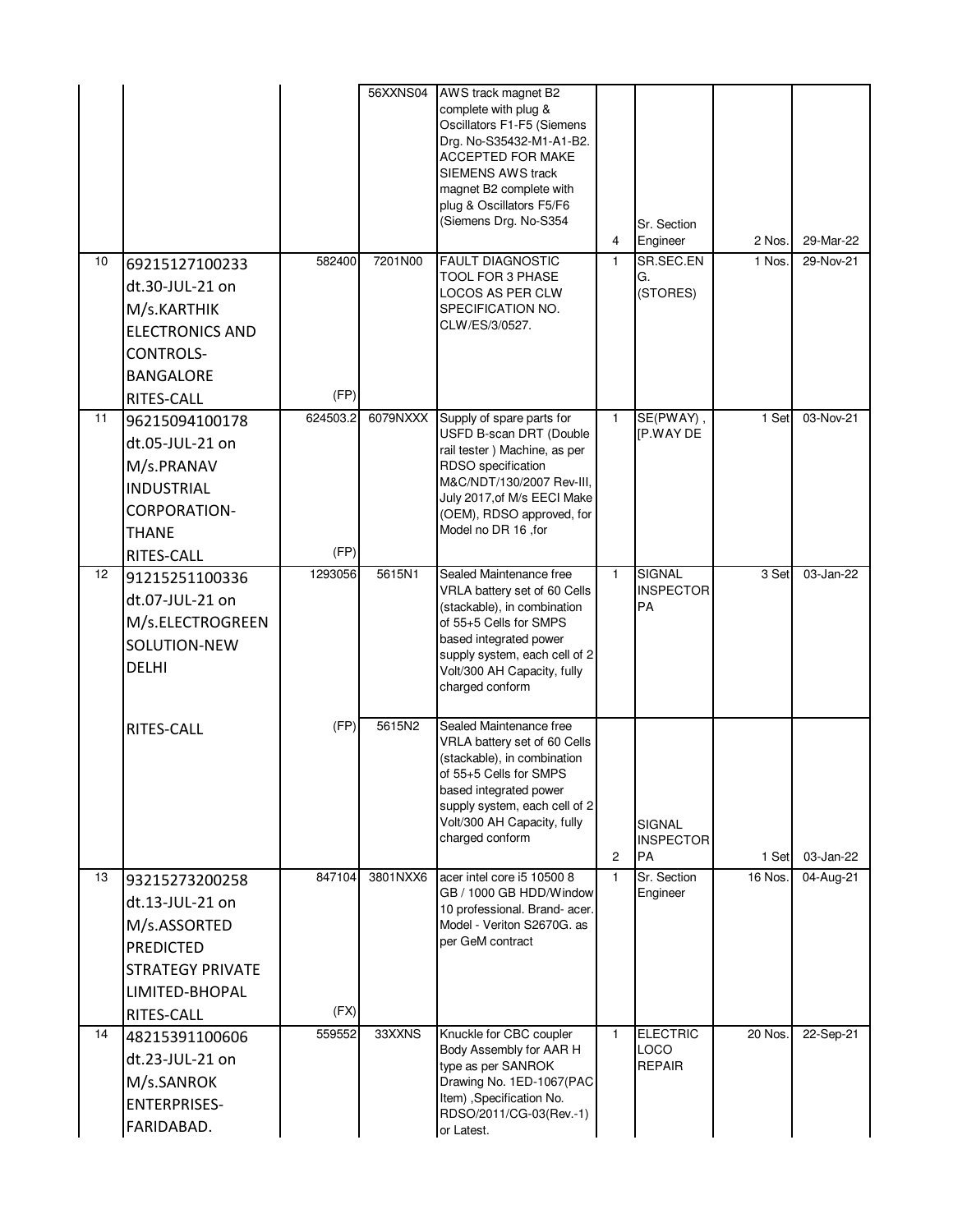|    | RITES-CALL              | (FP)            |             |                                                           |              |                              |         |           |
|----|-------------------------|-----------------|-------------|-----------------------------------------------------------|--------------|------------------------------|---------|-----------|
| 15 | 95215059100251          | 559320          | 4329N001    | Supply of Inverter 3 KVA,                                 | $\mathbf{1}$ | SR.                          | 6 Nos.  | 24-Aug-21 |
|    | dt.24-JUL-21 on         |                 |             | confirming to IS: 13314,<br>Energy efficient 3 or more    |              | S.E.(ELECT<br>MAINT          |         |           |
|    | M/s.RAJ TRADE LINK-     |                 |             | star rated, Battery back up                               |              |                              |         |           |
|    | <b>NAGPUR</b>           |                 |             | of 180 Minute . Input voltage                             |              |                              |         |           |
|    | RITES-CALL              | (FP)            |             | Single phase Sine wave (<br>120- to 260 V) and out put    |              |                              |         |           |
| 16 | 93215194100290          | 3115043         | 9379Nn1     | food items as per annexure 1                              | $\mathbf{1}$ | <b>DMO BSL</b>               | 1 Set   | 26-Jul-22 |
|    | dt.26-JUL-21 on         |                 |             |                                                           |              |                              |         |           |
|    | M/s.SUSHIL              |                 |             |                                                           |              |                              |         |           |
|    | <b>ENTERPRISES-</b>     |                 |             |                                                           |              |                              |         |           |
|    | <b>JALGAON</b>          |                 |             |                                                           |              |                              |         |           |
|    | RITES-CALL              | (FP)            |             |                                                           |              |                              |         |           |
| 17 | 96215138200200          | 790900          | 5618NXX     | Item Description - Product                                | 1            | DSC/RPF/S                    | 1 Nos.  | 14-Sep-21 |
|    | dt.26-JUL-21 on         |                 |             | Name - idea Forge                                         |              | <b>OLAPUR</b>                |         |           |
|    | M/s.ARYA                |                 |             | Geographic map and UAV<br>location and UAV trajectory     |              |                              |         |           |
|    | <b>COMMUNICATIONS</b>   |                 |             | and camera view polygon                                   |              |                              |         |           |
|    |                         |                 |             | and way points and flight                                 |              |                              |         |           |
|    | AND ELECTRONICS         |                 |             | plans Surveillance type<br>unmanned aerial vehicle        |              |                              |         |           |
|    | <b>SERVICES PRIVATE</b> |                 |             | (Drone                                                    |              |                              |         |           |
|    | LIMITED, MUMBAI         |                 |             |                                                           |              |                              |         |           |
|    |                         | (FP)            |             |                                                           |              |                              |         |           |
| 18 | RITES-CALL              | 5849496         | 25XXNS      | STATOR WITH TOP AND                                       | $\mathbf{1}$ | <b>AUXILIARY</b>             | 6 Nos.  | 26-Jan-22 |
|    | 56215307100843          |                 |             | <b>BOTTOM COVER FOR</b>                                   |              | <b>BLOWER</b>                |         |           |
|    | dt.29-JUL-21 on         |                 |             | <b>JYOTI MAKE ARNO</b>                                    |              |                              |         |           |
|    | M/s.LDP ASSOCIATES-     |                 |             | <b>CONVERTER AS PER</b><br>CLW SPEC. NO.                  |              |                              |         |           |
|    | <b>DELHI</b>            |                 |             | CLW/ES/A-1/G. (ITEM TO                                    |              |                              |         |           |
| 19 | RITES-CALL              | (FP)<br>1235460 | 5630N001    | BE PROCURED FROM                                          | $\mathbf{1}$ |                              | 50 Nos. |           |
|    | 50215059102175          |                 |             | 110VDC Motors with gear<br>box IP 67 type (Complete       |              | CWM(S&T)<br>WS               |         | 28-Sep-21 |
|    | dt.30-JUL-21 on         |                 |             | motor should be water                                     |              | <b>BYCULLA</b>               |         |           |
|    | M/s.ROTOMAG             |                 |             | proofed) 160 V AC Immunity<br>for electric Point Machines |              |                              |         |           |
|    | <b>MOTORS AND</b>       |                 |             | (IRS type) as per IRS S-                                  |              |                              |         |           |
|    | <b>CONTROLS PRIVATE</b> |                 |             | 37/82.                                                    |              |                              |         |           |
|    | LIMITED-ANAND           |                 |             |                                                           |              |                              |         |           |
|    |                         |                 |             |                                                           |              |                              |         |           |
|    | RITES-CALL              | (FP)            |             |                                                           |              |                              |         |           |
| 20 | 54215037100082          | 665280          | <b>NS54</b> | M.S.Plate size 56mm thick x<br>1800mm width x 5000mm      | $\mathbf{1}$ | <b>GSS</b><br>(PATTERN       | 12 MT   | 31-Aug-21 |
|    | dt.31-JUL-21 on         |                 |             | length, Confirming to                                     |              | MAKING                       |         |           |
|    | M/s.BHARADWAJ           |                 |             | IS:2062/11 E 250 Gr.'BO'                                  |              |                              |         |           |
|    | INDUSTRIES-             |                 |             | Fully Killed Fully Normalised<br>Duly UT.                 |              |                              |         |           |
|    | AURANGABAD              |                 |             |                                                           |              |                              |         |           |
|    | RITES-CALL              | (FP)            |             |                                                           |              |                              |         |           |
| 21 | 56205457100755          | 560000          | 25XXNS      | Twin Beam LED Head Light<br>for Electric Locomotives to   | 1            | <b>DRIVER</b><br><b>DESK</b> | 20 Nos. | 20-Aug-21 |
|    | dt.05-JUL-21 on         |                 |             | RDSO Spec. No.                                            |              |                              |         |           |
|    | M/s.ALAN                |                 |             | RDSO/2017/EL/SPEC./013                                    |              |                              |         |           |
|    | <b>ELECTRONIC</b>       |                 |             | 4 (Rev. 1) dt. 23.04.2019<br>(To be procured from RDSO    |              |                              |         |           |
|    | <b>SYSTEMS PRIVATE</b>  |                 |             | Approved sources only)                                    |              |                              |         |           |
|    | LIMITED-MUMBAI          |                 |             | Make - ALAN.                                              |              |                              |         |           |
|    | RITES-CALL              | (FP)            |             |                                                           |              |                              |         |           |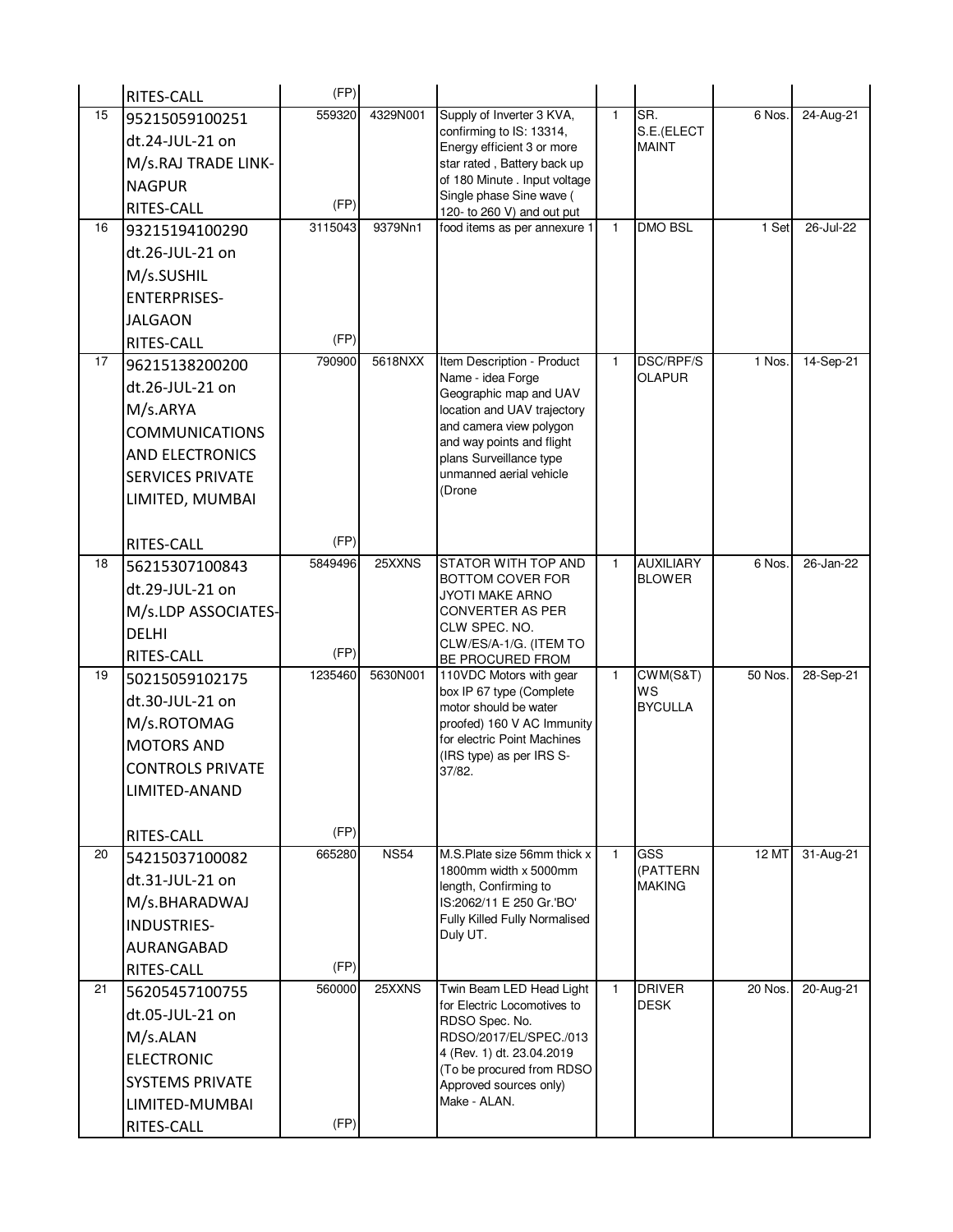| 22 | 48215334100546        | 743653.12 | 31NS        | MSU (11 ITEMS) MOTOR                                    | 1            | Sr. Section     | 8 Set   | 04-Nov-21 |
|----|-----------------------|-----------|-------------|---------------------------------------------------------|--------------|-----------------|---------|-----------|
|    | dt.07-JUL-21 on       |           |             | <b>SUSPENSION UNIT</b><br>COMPLETE FOR 1400 HP          |              | Engineer        |         |           |
|    | M/s.ARVEE             |           |             | DEMU/DPC IN UNIT ONLY                                   |              |                 |         |           |
|    | <b>ENTERPRISES-</b>   |           |             | AS PER ANNEXURE -1.                                     |              |                 |         |           |
|    | <b>BHOPAL</b>         |           |             |                                                         |              |                 |         |           |
|    | RITES-CALL            | (FP)      |             |                                                         |              |                 |         |           |
| 23 | 93215217200245        | 635711    | 6534NXX6    | <b>TATA MOTORS BS-VI</b>                                | $\mathbf{1}$ | Sr. Section     | 1 Nos.  | 22-Jul-21 |
|    | dt.07-JUL-21 on       |           |             | Turbocharged Intercooled                                |              | Engineer        |         |           |
|    | M/s.Tata Motors       |           |             | Built Up Trucks. Brand-<br>TATA MOTORS. Model-          |              |                 |         |           |
|    | Limited, Mumbai       |           |             | Tata Intra V30 BS-6 with                                |              |                 |         |           |
|    | RITES-CALL            | (FP)      |             | power Steering, radial Tyre,<br>25% Gradeability, 17.46 |              |                 |         |           |
| 24 | 56215219100805        | 1652000   | 25XXNS      | HIGH VOLTAGE BUSHING                                    | $\mathbf{1}$ | <b>TRANSFOR</b> | 5 Nos.  | 13-Nov-21 |
|    | dt.15-JUL-21 on       |           |             | (MICAFIL) FOR THREE                                     |              | <b>MER</b>      |         |           |
|    | M/s.ELASTIMOLD        |           |             | PHASE ELECTRIC LOCOS<br>AS PER CLW                      |              |                 |         |           |
|    | INDIA PVT. LTD.-      |           |             | SPECIFICATION NO.                                       |              |                 |         |           |
|    | <b>VILLAGE DADRA</b>  |           |             | CLW/ES/3/0052 ALT D OR<br>LATEST.[TO BE                 |              |                 |         |           |
|    | RITES-CALL            | (FP)      |             | PROCURED FROM CLW                                       |              |                 |         |           |
| 25 | 54215057200078        | 787210    | <b>NS54</b> | <b>Pneumatic Vertical Angle</b>                         | $\mathbf{1}$ | SR.S.E.[MIL     | 10 Nos. | 30-Sep-21 |
|    | dt.16-JUL-21 on       |           |             | grinder CP 3330 Salavele of                             |              | L WRIGHT]       |         |           |
|    | M/s.ASIAN SALES       |           |             | M/s Chicago,[ As per Gem<br>Contract No.                |              |                 |         |           |
|    | <b>CORPORATION-</b>   |           |             | 511687780676152 dt                                      |              |                 |         |           |
|    | <b>NASHIK</b>         |           |             | 07/07/2021.]                                            |              |                 |         |           |
|    | RITES-CALL            | (FP)      |             |                                                         |              |                 |         |           |
| 26 | 36215002102009        | 8113680   | 4020N01     | Catenary wire of stranded                               | $\mathbf{1}$ | Sr. Section     | 4 KM    | 20-Oct-21 |
|    | dt.20-JUL-21 on       |           |             | hard drawn copper<br>conductor of size 242 sq.mm        |              | Engineer        |         |           |
|    | M/s.STELLAR CABLES    |           |             | (0.375 sq. inch) 37/2.92 MM                             |              |                 |         |           |
|    | <b>AND</b>            |           |             | (37/0.115") confirming to                               |              |                 |         |           |
|    | <b>INFRASTRUCTURE</b> |           |             | Central Railway Specn No.<br>D- 89 / IRS-E-20/54. Note: |              |                 |         |           |
|    | PRIVATE LIMITED-      |           |             | "PVC as define                                          |              |                 |         |           |
|    | <b>LUCKNOW</b>        |           |             |                                                         |              |                 |         |           |
|    | RITES-CALL RITES-IC   | (FP)      |             |                                                         |              |                 |         |           |
| 27 | 93215299200268        | 2330500   | 6717NXX6    | EEPT FIXED 2000 (kg                                     | 1            | Sr. Section     | 5 Nos.  | 06-Aug-21 |
|    | dt.22-JUL-21 on       |           |             | Rated Load Capacity)<br>PLATFORM TRUCK.                 |              | Engineer        |         |           |
|    | M/s.EDDY CURRENT      |           |             | <b>BRAND- EEPT. MODEL-</b>                              |              |                 |         |           |
|    | <b>CONTROLS INDIA</b> |           |             | EEPT 2T4W14                                             |              |                 |         |           |
|    | LTD, THRISSUR         |           |             |                                                         |              |                 |         |           |
|    |                       |           |             |                                                         |              |                 |         |           |
|    | RITES-CALL            | (FP)      |             |                                                         |              |                 |         |           |
| 28 | 92215322100486        | 1080000   | 5701N02     | CPU suitable for TMS                                    | $\mathbf{1}$ | TCI (HF)        | 15 Nos. | 12-Sep-21 |
|    | dt.29-JUL-21 on       |           |             | workstation as per attached<br>specifications. ACCEPTED |              | <b>CLA</b>      |         |           |
|    | M/s.DCYGNUS           |           |             | OFFER FOR MAKE HP                                       |              |                 |         |           |
|    | <b>AUTOMATES</b>      |           |             | MODEL HP Z440                                           |              |                 |         |           |
|    | PRIVATE LIMITED-      |           |             |                                                         |              |                 |         |           |
|    | NASHIK.               |           |             |                                                         |              |                 |         |           |
|    | RITES-CALL            | (FP)      |             |                                                         |              |                 |         |           |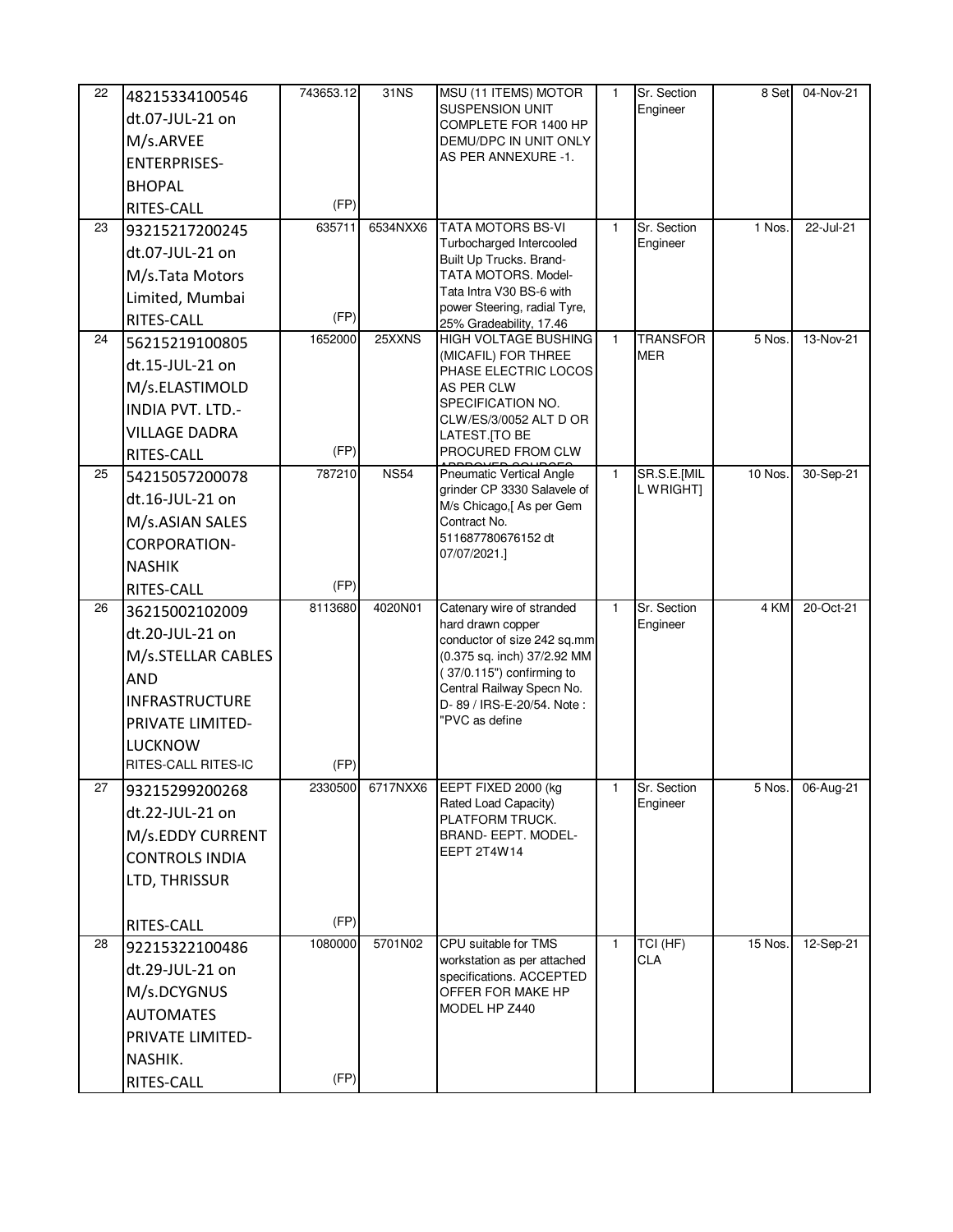| 29 | 92215415100488        | 1101530 | 5650NS4 | <b>SUPPLY OF BATTERY</b>                                    | $\mathbf{1}$   | Sr. Section             | $\overline{3}$ Nos. | 25-Jan-22 |
|----|-----------------------|---------|---------|-------------------------------------------------------------|----------------|-------------------------|---------------------|-----------|
|    | dt.29-JUL-21 on       |         |         | <b>CHARGER SELF</b><br><b>REGULATING FLOOR</b>              |                | Engineer                |                     |           |
|    | M/s.ELECTRIC          |         |         | MOUNTING TYPE WITH                                          |                |                         |                     |           |
|    | <b>INDUSTRIES-NEW</b> |         |         | 230V AC INPUT AND                                           |                |                         |                     |           |
|    | <b>DELHI</b>          |         |         | OUTPUT 110 V DC 20A AS<br>PER ESPEN IRS.S86/2000            |                |                         |                     |           |
|    |                       |         |         | (AMEND) WITH LATEST                                         |                |                         |                     |           |
|    |                       |         |         | <b>AMENDMENTS</b>                                           |                |                         |                     |           |
|    |                       |         |         | (SUITABLE FOR AXLE<br><b>COUNTER APPLICATION</b>            |                |                         |                     |           |
|    |                       |         |         |                                                             |                |                         |                     |           |
|    | RITES-CALL            | (FP)    | 5650NS5 | <b>SUPPLY OF BATTERY</b>                                    |                |                         |                     |           |
|    |                       |         |         | <b>CHARGER SELF</b><br>REGULATING FLOOR                     |                |                         |                     |           |
|    |                       |         |         | MOUNTING TYPE WITH                                          |                |                         |                     |           |
|    |                       |         |         | 230V AC INPUTE AND                                          |                |                         |                     |           |
|    |                       |         |         | OUTPUT 24V DC 20A AS<br>PER SPECN (AMEND 4)                 |                |                         |                     |           |
|    |                       |         |         | <b>WITH LATEST</b>                                          |                |                         |                     |           |
|    |                       |         |         | <b>AMENDMENTS</b><br>(SUITABLE FOR AXLE                     |                |                         |                     |           |
|    |                       |         |         | <b>COUNTER</b>                                              |                | Sr. Section             |                     |           |
|    |                       |         |         | APPLICATIONS)                                               | $\overline{c}$ | Engineer                | 8 Nos.              | 25-Jan-22 |
|    |                       |         | 5690NS1 | Supply of battery charger<br>self regulating floor mounting |                |                         |                     |           |
|    |                       |         |         | type with 230V AC single                                    |                |                         |                     |           |
|    |                       |         |         | phase input and output 60V                                  |                |                         |                     |           |
|    |                       |         |         | DC 10A as per specn<br>IRS, S.86/2000 (amm 40 with          |                |                         |                     |           |
|    |                       |         |         | latest amendments. (suitable                                |                |                         |                     |           |
|    |                       |         |         | for Axle counte                                             |                | Sr. Section             |                     |           |
|    |                       |         | 5690NS2 | <b>SUPPLY OF BATTERY</b>                                    | 3              | Engineer                | 4 Set               | 25-Jan-22 |
|    |                       |         |         | <b>CHARGER SELF</b>                                         |                |                         |                     |           |
|    |                       |         |         | REGULATING FLOOR                                            |                |                         |                     |           |
|    |                       |         |         | MOUNTING TYPE WITH<br>230V AC INPUT AND 60V                 |                |                         |                     |           |
|    |                       |         |         | DC 20 A AS PER SPECN                                        |                |                         |                     |           |
|    |                       |         |         | IRS.S.86/2000 (AMEND 4)                                     |                |                         |                     |           |
|    |                       |         |         | <b>WITH LATEST</b><br>AMENDMENTS(                           |                |                         |                     |           |
|    |                       |         |         | SUITABLE FOR AXLE                                           |                |                         |                     |           |
|    |                       |         |         | COUNTER APPLICATION).                                       |                | Sr. Section             |                     |           |
|    |                       |         |         |                                                             | 4              | Engineer                | 4 Nos.              | 25-Jan-22 |
|    |                       |         | 5690NS3 | <b>SUPPLY OF BATTERY</b><br><b>CHARGER SELF</b>             |                |                         |                     |           |
|    |                       |         |         | REGULATING FLOOR                                            |                |                         |                     |           |
|    |                       |         |         | MOUNTING TYPE WITH<br>230 V AC INPUTE AND                   |                |                         |                     |           |
|    |                       |         |         | 110V DC 40A AS PER                                          |                |                         |                     |           |
|    |                       |         |         | SPECN IRS.S.86/2000(MM                                      |                |                         |                     |           |
|    |                       |         |         | 4) WITH LATEST<br>AMENDMENTS (                              |                |                         |                     |           |
|    |                       |         |         | SUITABLE FO AXLE                                            |                |                         |                     |           |
|    |                       |         |         | <b>COUNTER</b>                                              |                |                         |                     |           |
|    |                       |         |         | APPLICATIONS)                                               | 5              | Sr. Section<br>Engineer |                     | 25-Jan-22 |
|    |                       |         |         |                                                             |                |                         | 4 Nos.              |           |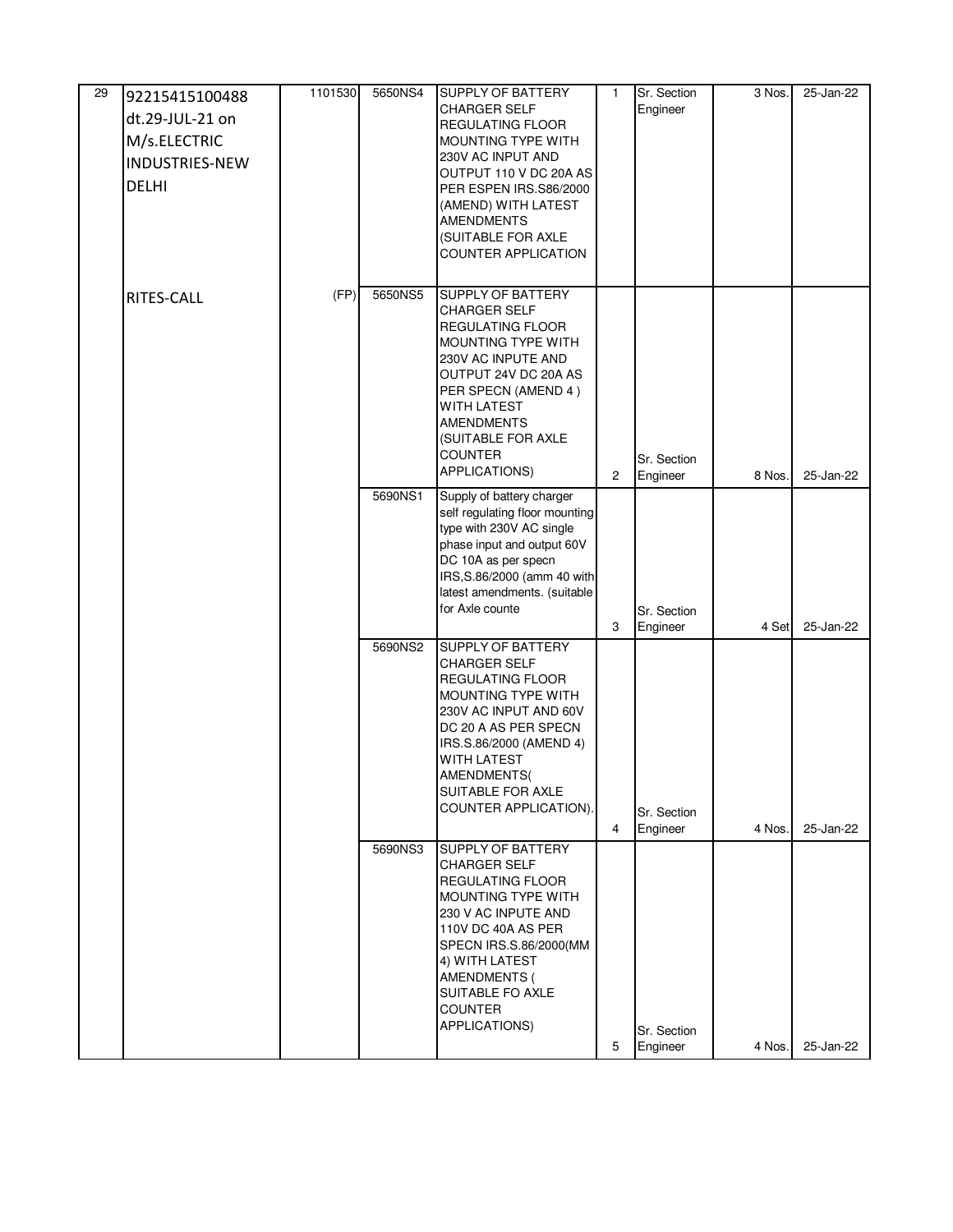| 30 | 93215015100293<br>dt.30-JUL-21 on<br>M/s.KIRAN                                                                         | 2683000           | 7205NXX6 | Set of Hand Tool Kit for<br>ROH of BLC wagons in BSL<br>ROH depot as per attached                                                                                                                                          | $\mathbf{1}$ | Sr. Section<br>Engineer               | 1 Set   | 18-Sep-21 |
|----|------------------------------------------------------------------------------------------------------------------------|-------------------|----------|----------------------------------------------------------------------------------------------------------------------------------------------------------------------------------------------------------------------------|--------------|---------------------------------------|---------|-----------|
|    | <b>FURNITURE-</b>                                                                                                      |                   |          | Annexure.                                                                                                                                                                                                                  |              |                                       |         |           |
|    | <b>BHUSAWAL</b>                                                                                                        |                   |          |                                                                                                                                                                                                                            |              |                                       |         |           |
|    | RITES-CALL                                                                                                             | (FP)              |          |                                                                                                                                                                                                                            |              |                                       |         |           |
| 31 | 50215024101838                                                                                                         | 981996            | 5604N01  | Analog Card for Eldyne Multi                                                                                                                                                                                               | $\mathbf{1}$ | CWM(S&T)                              | 6 Nos.  | 30-Aug-21 |
|    | dt.01-JUL-21 on                                                                                                        |                   |          | Section Digital Axle Counter<br>(MSDAC) as per                                                                                                                                                                             |              | WS<br><b>BYCULLA</b>                  |         |           |
|    | M/s.TEJAS                                                                                                              |                   |          | RDSO/SPN/176/2005 or                                                                                                                                                                                                       |              |                                       |         |           |
|    | ENTERPRISES-THANE                                                                                                      |                   |          | latest make Thales C/o<br>Eldyne. Make Eldyne Electro                                                                                                                                                                      |              |                                       |         |           |
|    |                                                                                                                        |                   |          | System Pvt. Ltd. MAKE:                                                                                                                                                                                                     |              |                                       |         |           |
|    | RITES-CALL                                                                                                             | (FP)              |          | ELDYNE ELECTRO                                                                                                                                                                                                             |              |                                       |         |           |
| 32 | 85215191100615                                                                                                         | 3436160           | 42XXNS   | <b>SUPPLY AND</b><br><b>INSTALLATION OF</b>                                                                                                                                                                                | $\mathbf{1}$ | Sr. Section<br>Engineer               | 13 Set  | 29-Oct-21 |
|    | dt.01-JUL-21 on                                                                                                        |                   |          | <b>CONVERTER</b>                                                                                                                                                                                                           |              |                                       |         |           |
|    | M/s.KAMAL                                                                                                              |                   |          | CONTACTORS HOG A<br>AND HOG B, SINGLE                                                                                                                                                                                      |              |                                       |         |           |
|    | <b>AUTOMATION</b>                                                                                                      |                   |          | PHASE 100 VA CONTROL                                                                                                                                                                                                       |              |                                       |         |           |
|    | <b>SYSTEMS PVT. LTD-</b>                                                                                               |                   |          | <b>TRANSFORMER WITH</b>                                                                                                                                                                                                    |              |                                       |         |           |
|    | <b>MUMBAI</b><br>RITES-CALL RITES-IC                                                                                   | (FP)              |          | <b>FUSES IN LHB EOG</b><br>POWER CAR COACHES                                                                                                                                                                               |              |                                       |         |           |
| 33 |                                                                                                                        | 821988            | 25XXNS   | AS PER RDSO<br><b>PROTECT SNUBBER</b>                                                                                                                                                                                      | $\mathbf{1}$ | EPC/ELW                               | 54 Nos. | 30-Oct-21 |
|    | 56215244100745                                                                                                         |                   |          | CIRCUIT 110 V DC AS                                                                                                                                                                                                        |              | <b>BSL</b>                            |         |           |
|    | dt.01-JUL-21 on<br>M/s.HIND                                                                                            |                   |          | PER PT NO<br>HSBA433438R0006 FOR                                                                                                                                                                                           |              |                                       |         |           |
|    | <b>ENTERPRISES-</b>                                                                                                    |                   |          | EP CONTACTOR OF WAG-                                                                                                                                                                                                       |              |                                       |         |           |
|    | <b>MUMBAI</b>                                                                                                          |                   |          | 9, WAP-7 AND WAP-5                                                                                                                                                                                                         |              |                                       |         |           |
|    | RITES-CALL                                                                                                             | (FP)              |          | LOCO.(TO BE PROCURED<br>FROM CLW APPROVED                                                                                                                                                                                  |              |                                       |         |           |
| 34 | 56215170100747                                                                                                         | 825174            | 25XXNS   | <b>CURRENT SENSOR LEM</b>                                                                                                                                                                                                  | $\mathbf{1}$ | CWM(ELW)                              | 7 Nos.  | 29-Jan-22 |
|    | dt.02-JUL-21 on                                                                                                        |                   |          | MODEL LT-1000-SI/SP59<br>AS PER TECHNICAL                                                                                                                                                                                  |              | <b>BSL</b>                            |         |           |
|    | M/s.AUTOMETERS                                                                                                         |                   |          | DATA 1:5000, 1000 A, 40                                                                                                                                                                                                    |              |                                       |         |           |
|    | ALLIANCE LTD-NOIDA                                                                                                     |                   |          | OHMS AS PER CLW                                                                                                                                                                                                            |              |                                       |         |           |
|    |                                                                                                                        |                   |          | CLW/ES/3/0084 (ITEM TO                                                                                                                                                                                                     |              |                                       |         |           |
|    | RITES-CALL RITES-IC                                                                                                    | (FP)              |          | BE PROCURED FROM                                                                                                                                                                                                           |              |                                       |         |           |
| 35 | 56205247100766                                                                                                         | 819108.8          | 25XXN01  |                                                                                                                                                                                                                            | 1            |                                       | 40 Set  | 03-Jan-22 |
|    | dt.06-JUL-21 on                                                                                                        |                   |          | Annexure A attached. This is                                                                                                                                                                                               |              |                                       |         |           |
|    | M/s.AUTOMETERS                                                                                                         |                   |          | a PAC item of M/s                                                                                                                                                                                                          |              |                                       |         |           |
|    | ALLIANCE LTD-NOIDA                                                                                                     |                   |          | <b>ACCEPTED: FIRMS</b>                                                                                                                                                                                                     |              |                                       |         |           |
|    |                                                                                                                        |                   |          | OFFER AS PER AAL                                                                                                                                                                                                           |              |                                       |         |           |
|    |                                                                                                                        |                   |          |                                                                                                                                                                                                                            |              |                                       |         |           |
|    |                                                                                                                        |                   |          | make 3X130 KVA IGBT                                                                                                                                                                                                        |              | ics)ELS                               |         |           |
|    |                                                                                                                        |                   |          | based Auxiliary Converter.                                                                                                                                                                                                 |              |                                       |         |           |
|    |                                                                                                                        |                   |          |                                                                                                                                                                                                                            |              |                                       |         |           |
|    |                                                                                                                        |                   |          | no.110202010-NEW)-1 no.                                                                                                                                                                                                    |              |                                       |         |           |
|    |                                                                                                                        |                   |          | 2) INVERTER CARD                                                                                                                                                                                                           |              |                                       |         |           |
|    |                                                                                                                        | (FP)              |          | 110202031- NEW)- 1 no.                                                                                                                                                                                                     |              |                                       |         |           |
| 36 | RITES-CALL<br>56205630100768<br>dt.06-JUL-21 on<br>M/s.ELMEC COM<br><b>AGENCIES-</b><br>MALAD(W), MUMBAI<br>RITES-CALL | (FP)<br>852223.14 | 2501NXX  | SPECIFICATION NO.<br>Kit of pressure switch with<br>specification as per<br>Autometers Alliance Limited.<br>ANNEXURE.<br>Set of spares for M/s CGL<br>Set consists of 1) PERI<br>CARD COMPLETE (ref.<br>COMPLETE (ref. no. | $\mathbf{1}$ | SSE(TRS/M<br>AINT)BSL<br>SSE(Electron | 1 Set   | 07-Jul-22 |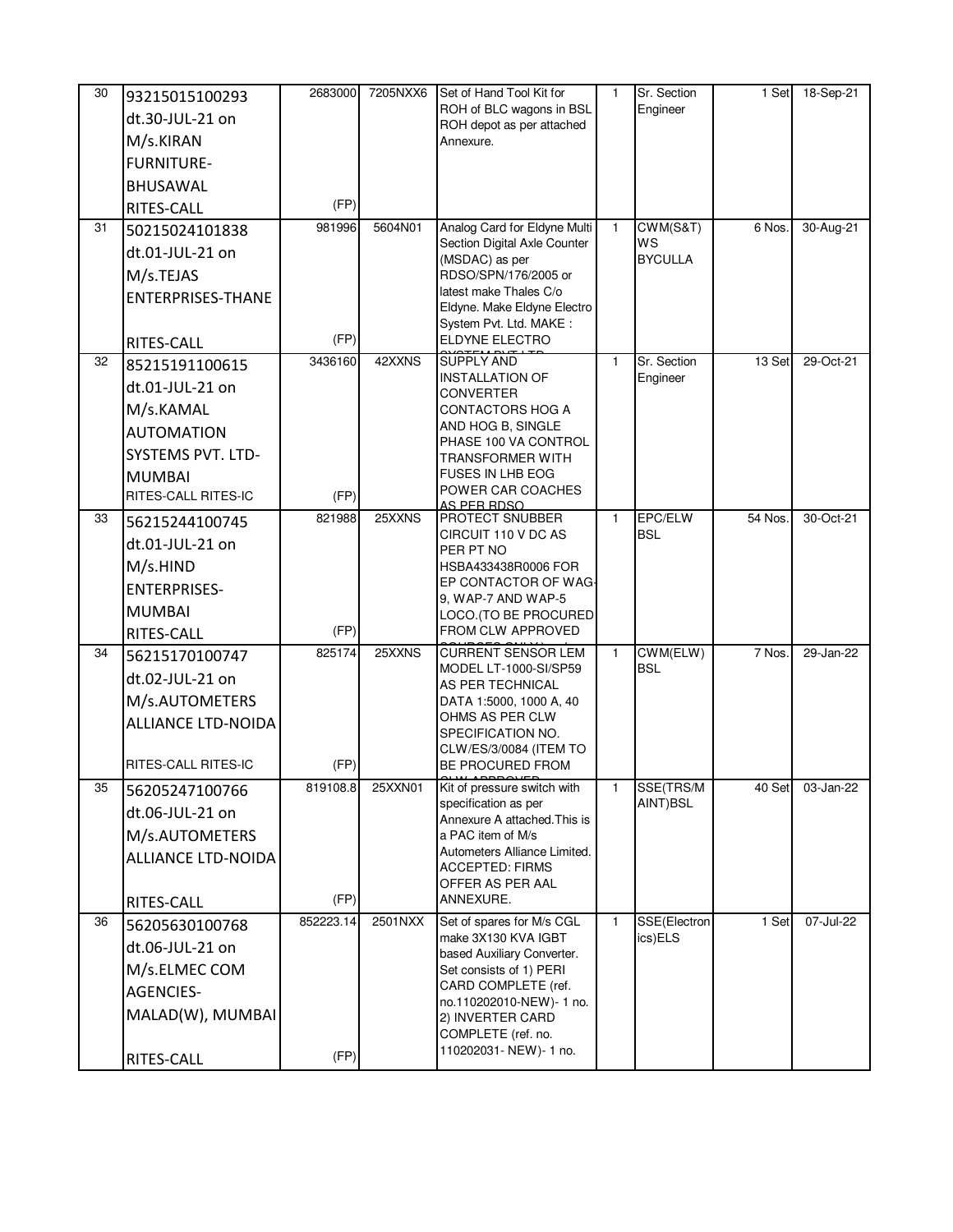| 37 | 91215257100334<br>dt.07-JUL-21 on<br>M/s.RT VISION<br><b>TECHNOLOGIES PVT.</b><br>LTD.-GAUTAM<br><b>BUDDHA NAGAR</b> | 582330          | 5646N1  | LED signal lighting unit with<br>built in current regulator,<br>retrofittable in existing CLS<br>units as per RDSO spec.<br>No. RDSO/SPN/199/2010<br>Rev.1.1 with latest<br>amendment for main LED<br>signal lighting unit: R                    | 1              | SIGNAL<br><b>INSPECTOR</b><br>PA        | 21 Nos.  | 05-Sep-21 |
|----|----------------------------------------------------------------------------------------------------------------------|-----------------|---------|--------------------------------------------------------------------------------------------------------------------------------------------------------------------------------------------------------------------------------------------------|----------------|-----------------------------------------|----------|-----------|
|    | RITES-CALL                                                                                                           | (FP)            | 5646N2  | LED signal lighting unit with<br>built in current regulator,<br>retrofittable in existing CLS<br>units as per RDSO spec.<br>No. RDSO/SPN/199/2010<br>Rev.1.1 with latest<br>amendment for main LED<br>signal lighting unit: Y                    | $\overline{2}$ | SIGNAL<br><b>INSPECTOR</b><br>PA        | 21 Nos.  | 05-Sep-21 |
|    |                                                                                                                      |                 | 5646N3  | LED signal lighting unit with<br>built in current regulator,<br>retrofittable in existing CLS<br>units as per RDSO spec.<br>No. RDSO/SPN/199/2010<br>Rev.1.1 with latest<br>amendment for main LED<br>signal lighting unit: G                    | 3              | SIGNAL<br><b>INSPECTOR</b><br><b>PA</b> | 16 Nos.  | 05-Sep-21 |
|    |                                                                                                                      |                 | 5646N4  | LED signal lighting unit with<br>built in current regulator,<br>retrofittable in existing CLS<br>units as per RDSO spec.<br>No. RDSO/SPN/199/2010<br>Rev.1.1 with latest<br>amendment for main LED<br>signal lighting unit: G                    | 4              | SIGNAL<br><b>INSPECTOR</b><br>PA        | 5 Nos.   | 05-Sep-21 |
| 38 | 91215250100340<br>dt.08-JUL-21 on<br>M/s.GLOBE EARTH<br>COMMUNICATION-<br><b>KANPUR</b>                              | 513300          | 56XXN1  | Supply of HDPE Telecom<br>Duct, Solid permanently<br>lubricated as per RDSO<br>specification no.<br>RDSO/SPN/TC/45/2013 in<br>the roll of 1000 mtr.                                                                                              | $\mathbf{1}$   | SR.SECTIO<br>N<br><b>ENGINEER(</b>      | 6000 MTR | 06-Sep-21 |
|    | RITES-CALL                                                                                                           | (FP)            | 56XXN2  | Supply of HDPE Telecom<br>Duct, solid permanently<br>lubricated as per RDSO<br>specification<br>RDSO/SPN/TC/45/2013 in<br>the roll of 1000 mtrs.                                                                                                 | $\overline{c}$ | SR.SECTIO<br>N<br><b>ENGINEER(</b>      | 4000 MTR | 06-Sep-21 |
| 39 | 92205157100490<br>dt.30-JUL-21 on<br>M/s.STATCON<br><b>ELECTRONICS INDIA</b><br>LIMITED-NOIDA<br>RITES-CALL          | 1764100<br>(FP) | 5679N01 | <b>SMPS based Battery</b><br>charger 130V/40A, Input<br>AC range : 160-270V AC 1<br>Phase 50 Hz, Output<br>Voltage: 110-160VDC, 20A<br>per Module as per RDSO<br>specification<br>RDSO/SPN/165/2012 (<br>ver.3.0) MAKE STATCON<br><b>FLECTRO</b> | 1              | Sr. Section<br>Engineer                 | 13 Nos.  | 30-Sep-21 |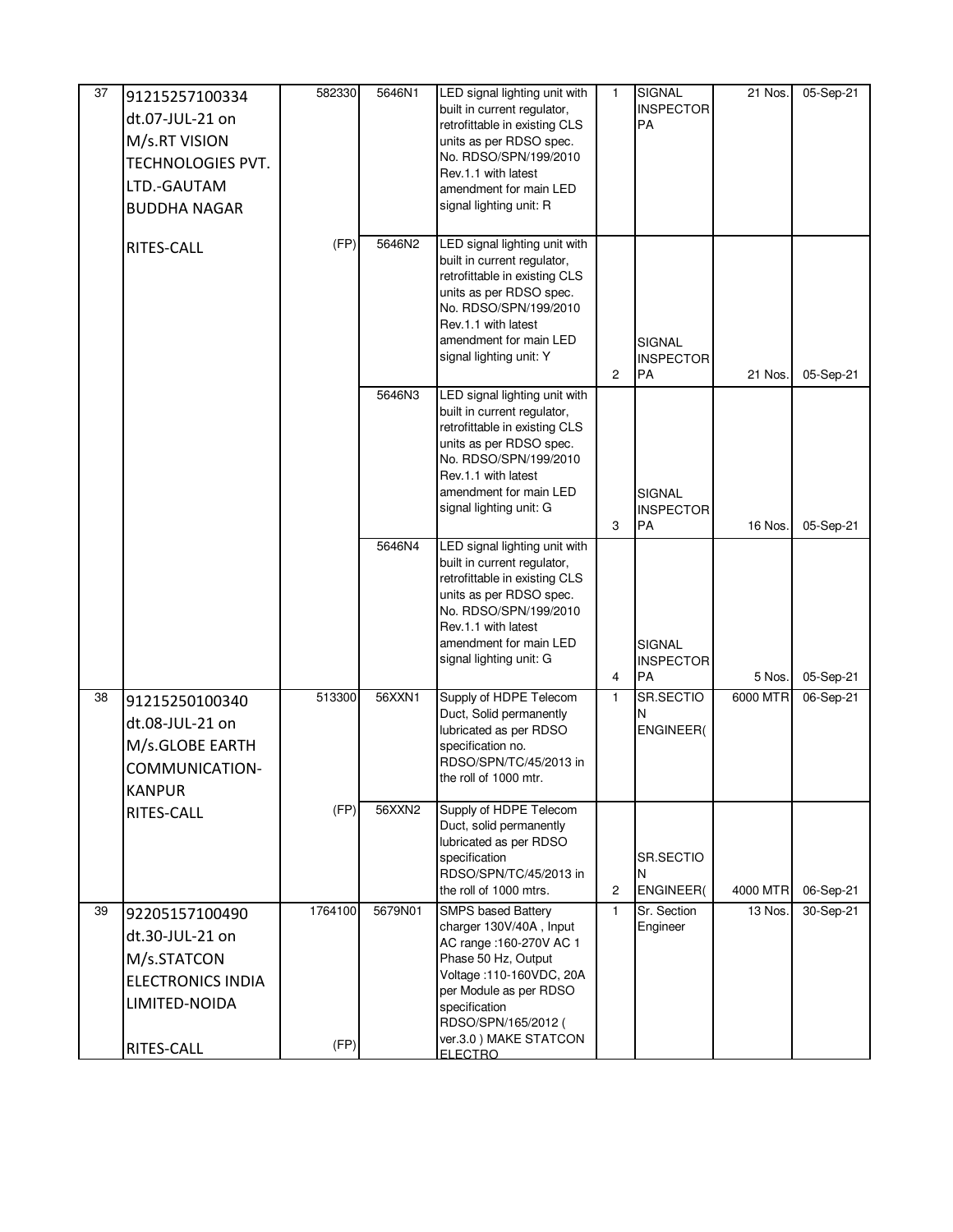| 40 | 56215384100851                       | 748356     | 25XXNS    | <b>WOAMA MAKE PCB FOR</b>                              | $\mathbf{1}$   | SR.SEC.EN                      | 151 Nos. | 29-Dec-21 |
|----|--------------------------------------|------------|-----------|--------------------------------------------------------|----------------|--------------------------------|----------|-----------|
|    | dt.31-JUL-21 on                      |            |           | WOAMA MAKE QTD 105/                                    |                | G.(PROGRE                      |          |           |
|    | M/s.HIND                             |            |           | QTD 106 RELAY. Make-<br><b>WOAMA ELECTRONICS.</b>      |                | SS                             |          |           |
|    | <b>ENTERPRISES-</b>                  |            |           | Firm's offer - PRINTED                                 |                |                                |          |           |
|    |                                      |            |           | CIRCUIT BOARD [TIMER]                                  |                |                                |          |           |
|    | <b>MUMBAI</b><br>RITES-CALL RITES-IC | (FP)       |           | FOR WOAMA MAKE QTD<br>105/106 RELAY AS PER             |                |                                |          |           |
|    |                                      |            |           |                                                        |                |                                |          |           |
| 41 | 50205012101858                       | 54614161.8 | 5611N0001 | Underground jelly filled 6<br>Quad 0.9 mm dia. copper  | $\overline{2}$ | Sr. Section<br>Engineer        | .5 KM    | 15-Aug-22 |
|    | dt.02-JUL-21 on                      |            |           | conductor cable for Railway                            |                |                                |          |           |
|    | M/s.KEC                              |            |           | Signal & Telecom                                       |                |                                |          |           |
|    | <b>INTERNATIONAL</b>                 |            |           | installations conforming to<br>RDSO Spec No.IRS-TC     |                |                                |          |           |
|    | LIMITED-                             |            |           | 30/2005 Ver-1 with                                     |                |                                |          |           |
|    | GURUGRAM.                            |            |           | Amendment No.1 to 5.                                   |                |                                |          |           |
|    |                                      |            |           |                                                        |                |                                |          |           |
|    | RITES-CALL                           | (FP)       | 5611N0002 | Underground jelly filled 6                             |                |                                |          |           |
|    |                                      |            |           | Quad 0.9 mm dia. copper<br>conductor cable for Railway |                |                                |          |           |
|    |                                      |            |           | Signal & Telecom                                       |                |                                |          |           |
|    |                                      |            |           | installations conforming to                            |                |                                |          |           |
|    |                                      |            |           | RDSO Spec No.IRS-TC                                    |                |                                |          |           |
|    |                                      |            |           | 30/2005 Ver-1 with<br>Amendment No.1 to 5.             |                | Sr. Section                    |          |           |
|    |                                      |            |           |                                                        | 3              | Engineer                       | 8 KM     | 15-Aug-22 |
|    |                                      |            | 5611N0007 | Underground jelly filled 6                             |                |                                |          |           |
|    |                                      |            |           | Quad 0.9 mm dia. copper                                |                |                                |          |           |
|    |                                      |            |           | conductor cable for Railway<br>Signal & Telecom        |                |                                |          |           |
|    |                                      |            |           | installations conforming to                            |                |                                |          |           |
|    |                                      |            |           | RDSO Spec No.IRS-TC                                    |                |                                |          |           |
|    |                                      |            |           | 30/2005 Ver-1 with                                     |                | <b>SIGNAL</b>                  |          |           |
|    |                                      |            |           | Amendment No.1 to 5.                                   | 4              | <b>INSPECTOR</b><br><b>KWV</b> | 25.14 KM | 15-Aug-22 |
|    |                                      |            | 5611N0010 | Underground jelly filled 6                             |                |                                |          |           |
|    |                                      |            |           | Quad 0.9 mm dia. copper                                |                |                                |          |           |
|    |                                      |            |           | conductor cable for Railway                            |                |                                |          |           |
|    |                                      |            |           | Signal & Telecom                                       |                |                                |          |           |
|    |                                      |            |           | installations conforming to<br>RDSO Spec No.IRS-TC     |                |                                |          |           |
|    |                                      |            |           | 30/2005 Ver-1 with                                     |                | CHIEF                          |          |           |
|    |                                      |            |           | Amendment No.1 to 5.                                   |                | <b>TELECOM</b>                 |          |           |
|    |                                      |            |           |                                                        | $\mathbf{1}$   | <b>INSPEC</b>                  | 175 KM   | 15-Aug-22 |
|    |                                      |            | 5611N0012 | Underground jelly filled 6<br>Quad 0.9 mm dia. copper  |                |                                |          |           |
|    |                                      |            |           | conductor cable for Railway                            |                |                                |          |           |
|    |                                      |            |           | Signal & Telecom                                       |                |                                |          |           |
|    |                                      |            |           | installations conforming to                            |                |                                |          |           |
|    |                                      |            |           | RDSO Spec No.IRS-TC<br>30/2005 Ver-1 with              |                |                                |          |           |
|    |                                      |            |           | Amendment No.1 to 5.                                   |                | S.S.E./RRI/A                   |          |           |
|    |                                      |            |           |                                                        | 5              | JNI.                           | 4 KM     | 15-Aug-22 |
|    |                                      |            | 5611N0014 | Underground jelly filled 6                             |                |                                |          |           |
|    |                                      |            |           | Quad 0.9 mm dia. copper                                |                |                                |          |           |
|    |                                      |            |           | conductor cable for Railway<br>Signal & Telecom        |                |                                |          |           |
|    |                                      |            |           | installations conforming to                            |                |                                |          |           |
|    |                                      |            |           | RDSO Spec No.IRS-TC                                    |                |                                |          |           |
|    |                                      |            |           | 30/2005 Ver-1 with                                     |                | SIGNAL                         |          |           |
|    |                                      |            |           | Amendment No.1 to 5.                                   | 6              | <b>INSPECTOR</b><br><b>NGP</b> | 2 KM     | 15-Aug-22 |
|    |                                      |            |           |                                                        |                |                                |          |           |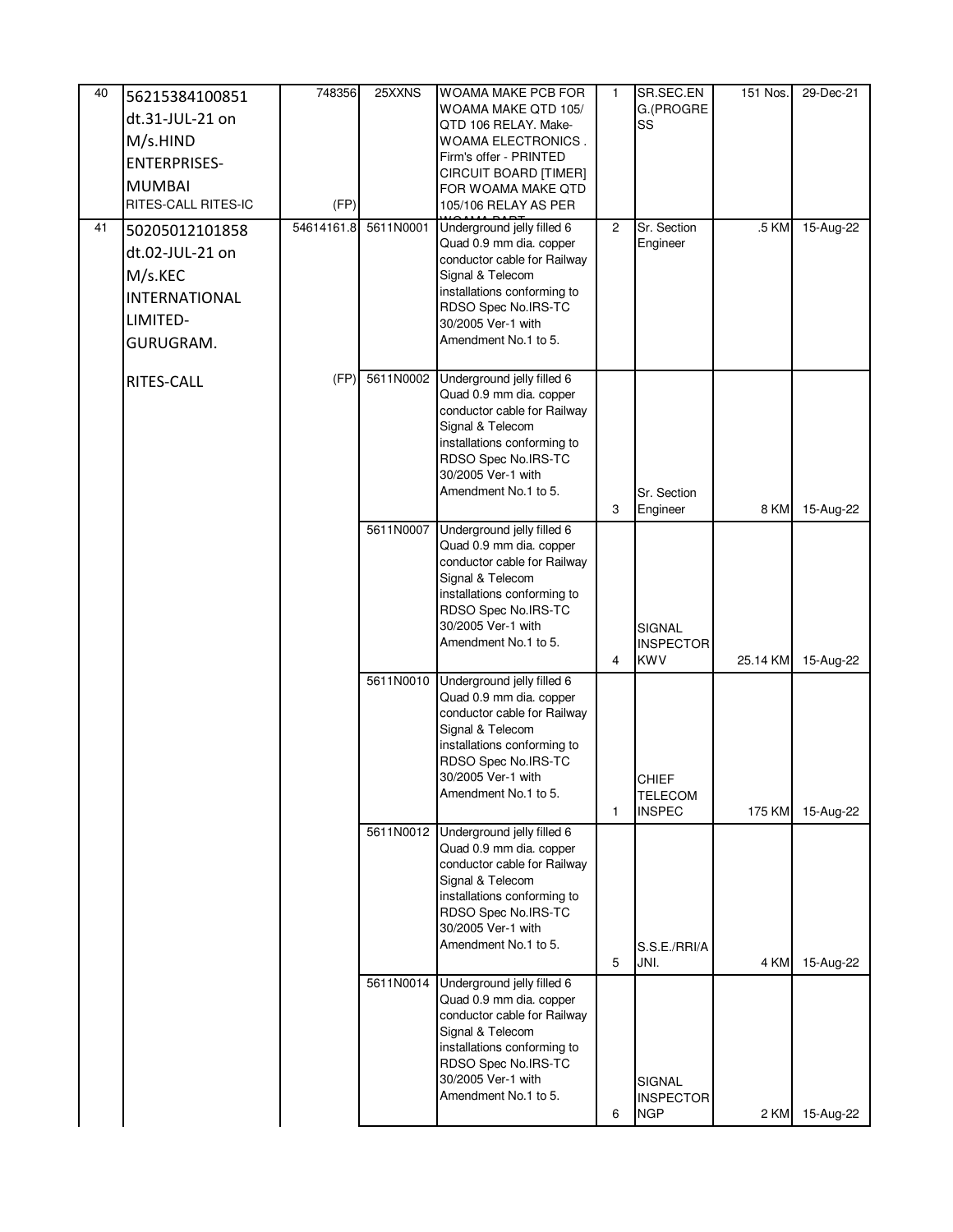|    |                                                                                                                  |            | 5611N0015 | Underground jelly filled 6<br>Quad 0.9 mm dia. copper<br>conductor cable for Railway<br>Signal & Telecom<br>installations conforming to<br>RDSO Spec No.IRS-TC<br>30/2005 Ver-1 with<br>Amendment No.1 to 5.                            | $\overline{7}$ | <b>SIGNAL</b><br><b>INSPECTOR</b><br><b>NGP</b> | 2 KM   | 15-Aug-22 |
|----|------------------------------------------------------------------------------------------------------------------|------------|-----------|-----------------------------------------------------------------------------------------------------------------------------------------------------------------------------------------------------------------------------------------|----------------|-------------------------------------------------|--------|-----------|
| 42 | 92215243100440<br>dt.09-JUL-21 on<br>M/s.GENERAL AUTO<br><b>ELECTRIC</b><br><b>CORPORATION-</b><br><b>MUMBAI</b> | 1203462.4  | 56XXNS01  | Track Magnet Complete with<br>Track magnet clamp Bolts,<br>rubber bushes and Nuts type<br>S25-432 M1 A1(India) fitted<br>with F1- F5 Track Oscillators<br>for AWS working make<br>Siemens for AWS<br>ACCEPTED MAKE FOR<br><b>SIEM</b>   | $\mathbf{1}$   | Sr. Section<br>Engineer                         | 4 Nos. | 09-Mar-22 |
|    | RITES-CALL                                                                                                       | (FP)       | 56XXNS02  | AWS track magnet A3<br>complete with plug &<br>Oscillators F1-F5 (Siemens<br>Drg. No-S35432-M1-A1-A3.<br><b>DESCRIPTION:- AWS</b><br>track magnet A3 complete<br>with plug & Oscillators F1-<br>F4 (Siemens Drg. No<br>S35432-M1-A1-A3. | $\overline{c}$ | Sr. Section<br>Engineer                         | 4 Nos. | 09-Mar-22 |
| 43 | 48215298100556                                                                                                   | 1075200    | 3052N001  | Material for Modification in                                                                                                                                                                                                            | $\mathbf{1}$   | <b>STRUCTUR</b>                                 | 80 Set | 08-Oct-21 |
|    | dt.09-JUL-21 on<br>M/s.TRADITIONAL<br><b>ENGINEERING</b><br><b>WORKS-HOWRAH</b><br>RITES-CALL                    | (FP)       |           | Sidewall for Automobile<br>Carrier to Drg.no.<br>RDSO/CG/DRG/20004 Alt.<br>2, Item no.1, 2 & 5. One Set<br>Consist of i) Body hook Item<br>No. 1, Qty. 18 Nos./Set, ii)<br>Rod dia. 12 x 140                                            |                | <b>AL SHOP</b><br>PR                            |        |           |
| 44 | 56215199100806                                                                                                   | 1162343.66 | 2501NXX   | Set of spares for M/s CGL<br>make 3X130 KVA IGBT                                                                                                                                                                                        | $\mathbf{1}$   | SSE(Electron<br>ics)ELS                         | 1 Set  | 12-Jan-22 |
|    | dt.15-JUL-21 on<br>M/s.ELMEC COM                                                                                 |            |           | based Auxiliary Converter.<br>Set consists of 1) Rectifier                                                                                                                                                                              |                |                                                 |        |           |
|    | <b>AGENCIES-</b>                                                                                                 |            |           | module (ref. no. ACIGBT-                                                                                                                                                                                                                |                |                                                 |        |           |
|    | MALAD(W), MUMBAI                                                                                                 |            |           | RECTIFIER)- 1 no. 2)<br>Impulse Transmitter<br>Complete (XU A752) (ref.<br>no. 4                                                                                                                                                        |                |                                                 |        |           |
|    | RITES-CALL                                                                                                       | (FP)       |           |                                                                                                                                                                                                                                         |                |                                                 |        |           |
| 45 | 56205383100807                                                                                                   | 1873920    | 25XXNS    | AIR CONDITIONER UNIT<br>FOR ELECTRIC                                                                                                                                                                                                    | $\mathbf{1}$   | <b>ERECTION</b><br>NO.3                         | 8 Nos. | 14-Oct-21 |
|    | dt.15-JUL-21 on<br>M/s.SIDWAL                                                                                    |            |           | LOCOMOTIVES AS PER<br>RDSO SPECN.NO.                                                                                                                                                                                                    |                |                                                 |        |           |
|    | <b>REFRIGERATION</b>                                                                                             |            |           | RDSO/2007/EL/SPEC/0055                                                                                                                                                                                                                  |                |                                                 |        |           |
|    | <b>INDUSTRIES PRIVATE</b>                                                                                        |            |           | REV-1 OR LATEST. (TO BE<br>PROCURED FROM CLW                                                                                                                                                                                            |                |                                                 |        |           |
|    | LIMITED-FARIDABAD                                                                                                |            |           | APPROVED SOURCES<br>ONLY) Make - SIDWAL.                                                                                                                                                                                                |                |                                                 |        |           |
|    | RITES-CALL                                                                                                       | (FP)       |           |                                                                                                                                                                                                                                         |                |                                                 |        |           |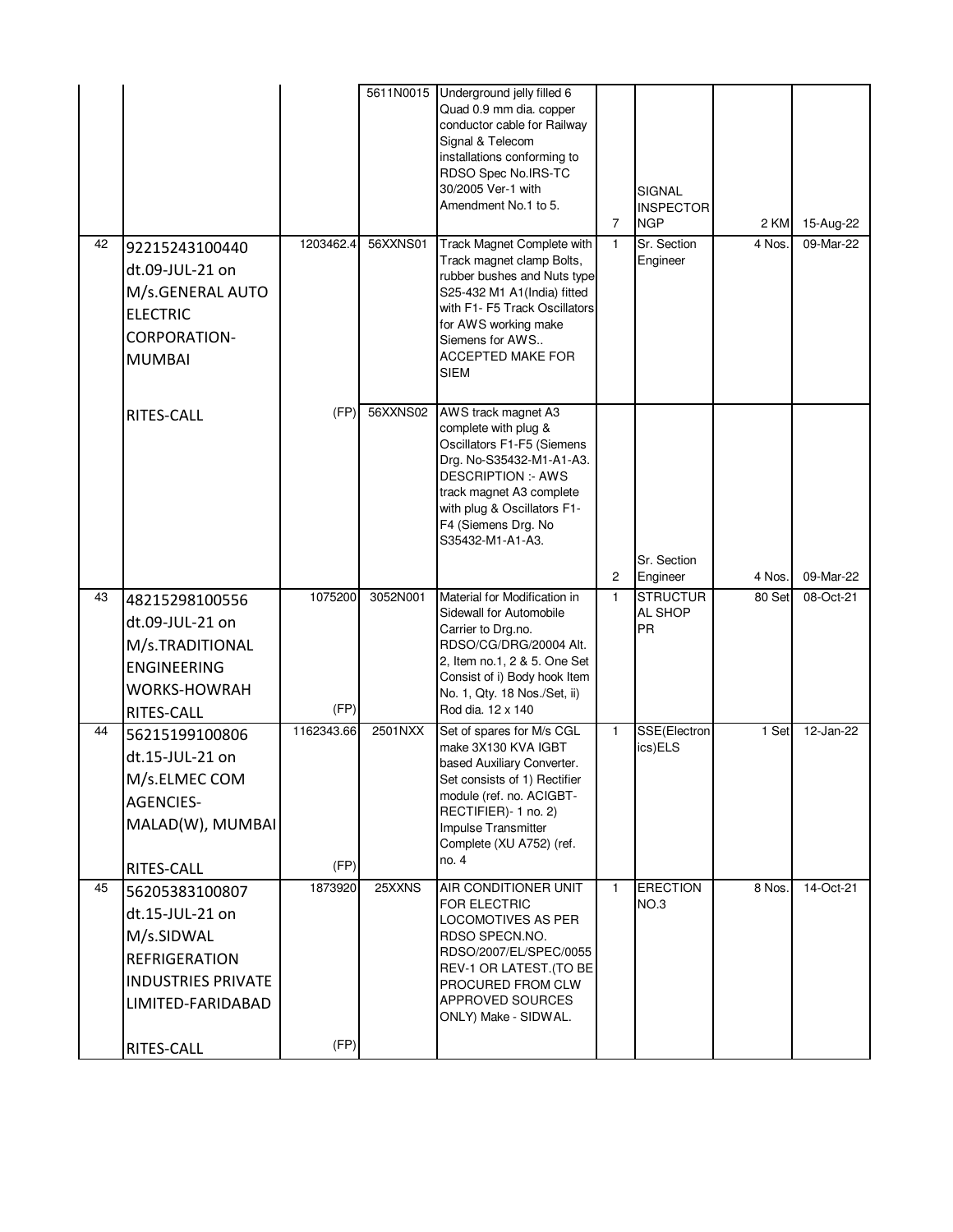| 46<br>47 | 56215204100822<br>dt.19-JUL-21 on<br>M/s.PLASTO METAL<br><b>INDUSTRIES-</b><br><b>KOLKATA</b><br>RITES-CALL<br>85215457100729<br>dt.22-JUL-21 on<br>M/s.ESCORTS<br>LIMITED-FARIDABAD | 625408<br>(FP)<br>1388800 | 25XXNS<br>30XXNS | SMALLER MASTER<br>CONTROLLER<br><b>COMPLETE</b><br>ASSEMBLY, TYPE-241.02<br>AS PER CLW<br>DRG.NO.1TWD.241.202 &<br>4TWD.241.201 &<br>SPECIFICATION NO.<br>Knuckle for CBC Coupler<br>body for assembly for AAR<br>H type as per ESCORTS SK<br>611. Specification no<br>RDSO/2011/CG-03 (Rev-1 | 1<br>$\mathbf{1}$   | <b>DRIVER</b><br><b>DESK</b><br>L.V.B. SHOP<br><b>MTN</b> | 8 Nos.<br>40 Nos | 03-Sep-21<br>20-Sep-21 |
|----------|--------------------------------------------------------------------------------------------------------------------------------------------------------------------------------------|---------------------------|------------------|-----------------------------------------------------------------------------------------------------------------------------------------------------------------------------------------------------------------------------------------------------------------------------------------------|---------------------|-----------------------------------------------------------|------------------|------------------------|
|          | RITES-CALL                                                                                                                                                                           | (FP)                      |                  | or latest.                                                                                                                                                                                                                                                                                    |                     |                                                           |                  |                        |
| 48       | 60205066102084<br>dt.26-JUL-21 on<br>M/s.SUN MEDICAL<br>SYSTEMS-MUMBAI<br>RITES-CALL                                                                                                 | 4720000<br>(FP)           | 8225N01          | PROCUREMENT OF<br>INTEGRATED<br>AUTOMATED<br><b>BIOCHEMISTRY &amp;</b><br><b>IMMUNOASSAY</b><br><b>ANALYZER FOR</b><br>PATHOLOGY DEPT OF                                                                                                                                                      | 1                   | <b>MD BY</b>                                              | 1 Nos.           | 26-Jan-22              |
| 49       | 92186446100485<br>dt.29-JUL-21 on<br>M/s.CHINDALIA<br><b>INDUSTRIAL</b><br><b>PRODUCTS LTD.-</b><br><b>MUMBAI</b><br>RITES-CALL                                                      | 1298000<br>(FP)           | 42NS             | Scissor lift having platform<br>height of working Ht. 7.77 m,<br>Platform Ht 5.77 m, Lift<br>capacity: 230 Kgs, Platform<br>length: Out side: 1.73 m,<br>Platform size (extended) :<br>2.59 x 0.74 m, Electric<br>operated                                                                    | $\mathbf{1}$        | SR.SECTIO<br>N ENG. [EL                                   | 1 Nos.           | 27-Sep-21              |
| 50       | 42210022102170<br>dt.30-JUL-21 on<br>M/s.BENSON<br><b>MARINE SERVICES</b><br><b>PVT LTD-MUMBAI</b>                                                                                   | 4884096                   | 31902662         | Set of Wind Screen Wiper<br>for EMU Rakes M/s. Exalto<br>or M/s. Hepworth or M/s.<br>FBO make only. Each set<br>has three items :- [1]<br>Electrical Wiper Motor M/s.<br>Hepworth make 80 NM 110V<br>Part No. S612237 OR M/s.                                                                 | $\mathbf{1}$        | <b>MTN</b><br><b>VVH</b>                                  | 6 Set            | 25-Oct-21<br>25-Oct-21 |
|          | RITES-CALL                                                                                                                                                                           | (FP)                      |                  |                                                                                                                                                                                                                                                                                               | $\overline{c}$<br>3 | <b>VVH</b>                                                | 24 Set<br>16 Set | 30-Apr-22              |
|          |                                                                                                                                                                                      |                           | 41XXN01          | Set of Wind Screen Wiper<br>for EMU Rakes M/s. Exalto<br>or M/s. Hepworth or M/s.<br>FBO make only. Each set<br>has three items :- [1]<br>Electrical Wiper Motor M/s.<br>Hepworth make 80 NM 110V<br>Part No. S612237 OR M/s.                                                                 | 4                   | Sr.DEE<br>(TRS)<br>SANPADA                                | 33 Set           | 24-Oct-21              |
| 51       | 95215115100229<br>dt.02-JUL-21 on<br>M/s.S P MAHAJAN<br><b>AND SONS-NEW</b><br><b>DELHI</b><br>RITES-CALL                                                                            | 1040004<br>(FP)           | 0000N001         | Oxygen concentrator with<br>single outlet with flow rate 8-<br>10LPM or better. MAKE<br>Yasee YS800                                                                                                                                                                                           | $\mathbf{1}$        | <b>MS NGP</b>                                             | 16 Nos.          | 23-Jul-21              |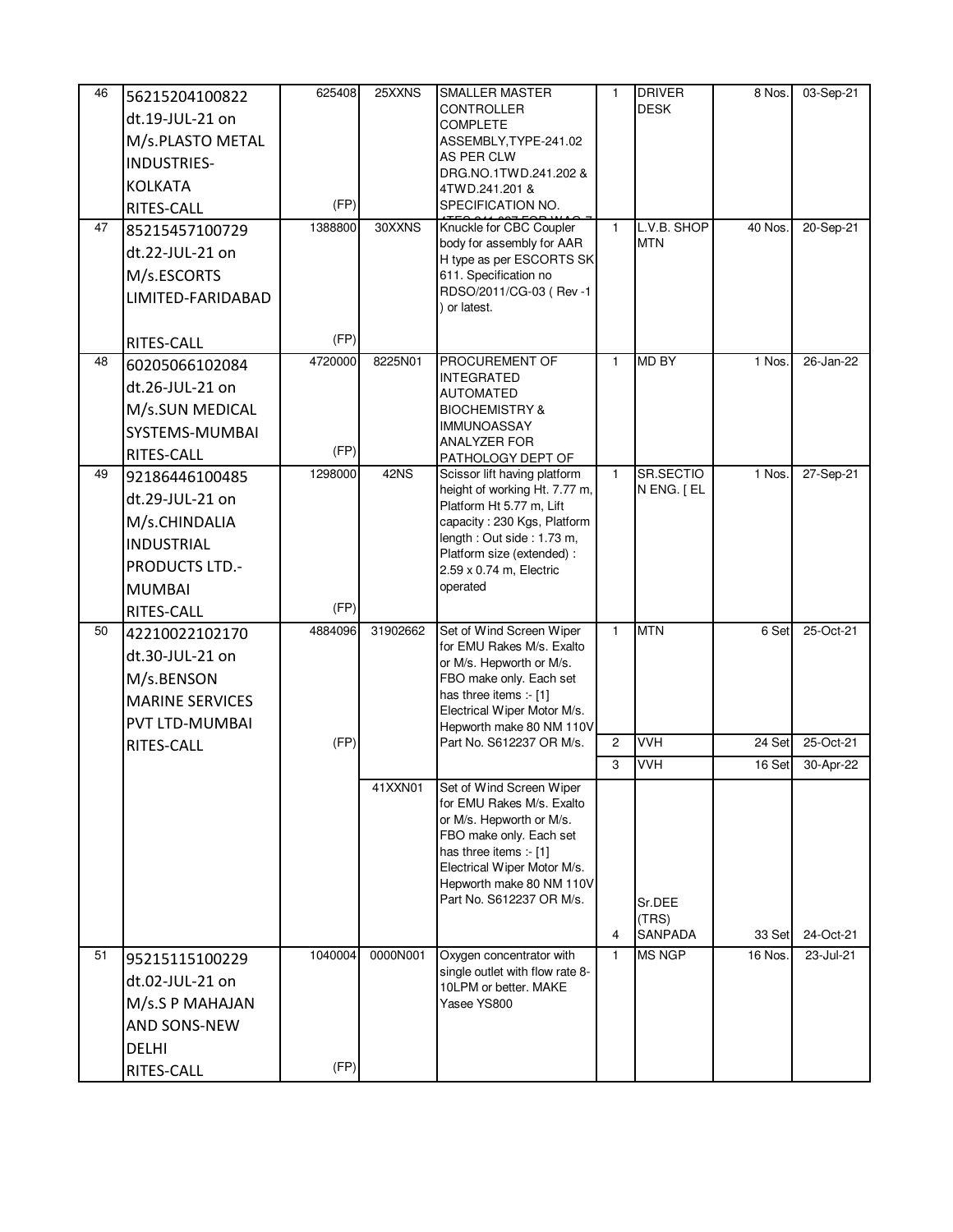| 52 | 50215021101865<br>dt.03-JUL-21 on<br>M/s.GENERAL AUTO<br><b>ELECTRIC</b><br><b>CORPORATION-</b><br><b>MUMBAI</b>            | 1065540         | 5646N001 | Supply of LED Signal<br>Lighting Unit with built in<br>current regulator Aspect for<br>Main Signal, retrofittable in<br>existing CLS units as per<br>RDSO specifications:<br>RDSO/SPN/199/2010,<br>Rev.1.0 with latest amendm         | 1                   | Sr. Section<br>Engineer                                     | 1 Set            | 31-Oct-21              |
|----|-----------------------------------------------------------------------------------------------------------------------------|-----------------|----------|---------------------------------------------------------------------------------------------------------------------------------------------------------------------------------------------------------------------------------------|---------------------|-------------------------------------------------------------|------------------|------------------------|
|    | RITES-CALL                                                                                                                  | (FP)            | 5646N002 | Supply of LED Signal<br>Lighting Unit with built in<br>current regulator Aspect for<br>Main Signal, retrofittable in<br>existing CLS units as per<br>RDSO specifications:<br>RDSO/SPN/199/2010,<br>Rev.1.0 with latest amendm         |                     | Sr. Section                                                 |                  |                        |
|    |                                                                                                                             |                 | 5646N003 | Supply of LED Signal<br>lighting unit with built in<br>current regulator, retrofittable<br>in existing CLS unit as per<br>RDSO specification no.<br>RDSO/SPN/199/2010/Rev<br>1.0 with latest amendment<br>for Main LED signal         | $\overline{c}$<br>3 | Engineer<br><b>SIGNAL</b><br><b>INSPECTOR</b><br><b>IPA</b> | 1 Set<br>32 Nos. | 31-Oct-21<br>31-Oct-21 |
| 53 | 56205802100767<br>dt.06-JUL-21 on<br>M/s.ELMEC COM<br><b>AGENCIES-</b><br>MALAD(W), MUMBAI<br>RITES-CALL                    | 858214<br>(FP)  | 2501NXX  | Inverter module for M/s CGL<br>make 3X130 KVA IGBT<br>based Auxiliary Converter<br>M/s CGL refrence no.<br><b>ACIGBT-INVETER Firm</b><br>Offer: Inverter module for<br>CGL make 3x130 KVA IGBT<br>AUX. CONVERTER. CGL<br>REFERENCE AC | 1                   | SSE(Electron<br>ics)ELS                                     | 1 Nos.           | 04-Nov-21              |
| 54 | 85215474800646<br>dt.08-JUL-21 on<br>M/s.PRINCIPAL CHIEF<br><b>MATERIALS</b><br>MANAGER,<br><b>CHURCHGATE</b><br>RITES-CALL | 1149750<br>(FP) | 30XXNS   | Rubber buffer Spring for<br>1225 Kgm capacity Buffers<br>as per RDSO Drg No.SK-K-<br>2048, Alt.Nil.confirming to<br>RDSO specn No. C-K-210,<br>Rev.3 of FEB-2006. A set<br>consisting of 4 nos.                                       | 1                   | L.V.B. SHOP<br><b>MTN</b>                                   | 250 Set          | 07-Oct-21              |
| 55 | 38215002101943<br>dt.13-JUL-21 on<br>M/s.DEEPAK<br><b>ENGINEERING</b><br><b>WORKS-MUNGER</b><br>RITES-CALL                  | 896000<br>(FP)  | 3801NS4  | Supply and Fitment of Set of<br>Materials for Retrofitment of<br>Twin Pipe Air Brake System<br>on Wagons . Wagon Type -<br>BOBYN - 32 Set [1 set is as<br>per Annexure D]. Material<br>shall be procured from firms<br>as             | $\mathbf{1}$        | <b>WAGON</b><br><b>SHOP KWV</b>                             | 32 Nos.          | 10-Nov-21              |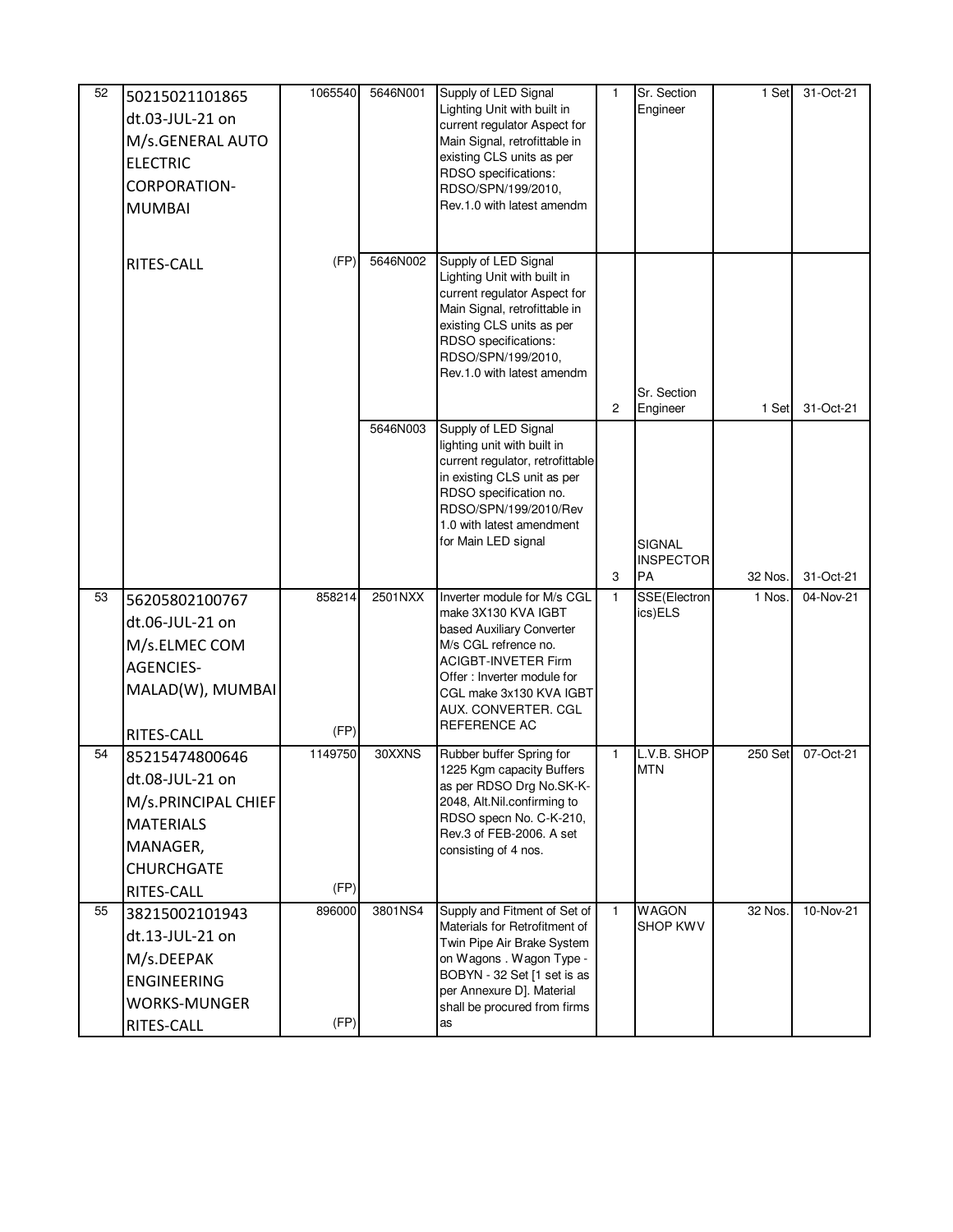| 56 | 95215271800237           | 825456     | 3897NRE  | <b>LOAD SENSING DEVICE</b>                                      | 1            | SR.SEC.EN                  | 150 Nos. | 15-Jan-22 |
|----|--------------------------|------------|----------|-----------------------------------------------------------------|--------------|----------------------------|----------|-----------|
|    | dt.15-JUL-21 on          |            |          | FOR BLC WAGON RDSO                                              |              | GR/C&W/                    |          |           |
|    | M/s.Office of the        |            |          | DRG. NO. WD-01065-S-01<br>ALT NO. NIL OR                        |              | AJ                         |          |           |
|    | Principal Chief          |            |          | ALTERNATIVE DESGN OF                                            |              |                            |          |           |
|    | Materials Manager,       |            |          | RDSO APPROVED FIRM &                                            |              |                            |          |           |
|    | Hubli                    |            |          | CONFIRMING TO STR NO.<br>02-ABR-02 APPENDIX (P)                 |              |                            |          |           |
|    | RITES-CALL               | (FP)       |          | READ WITH ALL AMDTS                                             |              |                            |          |           |
| 57 | 95215234100246           | 776440     | 5646N001 | LATEST AMDT, 4 O<br>Universal 110 V AC/DC LED                   | 1            | S.S.E./RRI/A               | 1 Set    | 20-Oct-21 |
|    |                          |            |          | based main signal as per                                        |              | JNI.                       |          |           |
|    | dt.21-JUL-21 on          |            |          | RDSO specification                                              |              |                            |          |           |
|    | M/s.GENERAL AUTO         |            |          | RDSO/SPN/153/2002 or<br>latest for CLS signal with in           |              |                            |          |           |
|    | <b>ELECTRIC</b>          |            |          | built current regulator. To be                                  |              |                            |          |           |
|    | CORPORATION-             |            |          | supplied in - Set. (Each set                                    |              |                            |          |           |
|    | <b>MUMBAI</b>            |            |          | consists of Route-5                                             |              |                            |          |           |
|    | RITES-CALL               | (FP)       |          |                                                                 |              |                            |          |           |
| 58 | 95215233100247           | 681450     | 5646N001 | Universal 110 V AC/DC LED<br>based main signal as per           | $\mathbf{1}$ | S.S.E./RRI/A<br>JNI.       | 1 Set    | 21-Oct-21 |
|    | dt.22-JUL-21 on          |            |          | RDSO specification                                              |              |                            |          |           |
|    | M/s.GENERAL AUTO         |            |          | RDSO/SPN/199/2010 or                                            |              |                            |          |           |
|    | <b>ELECTRIC</b>          |            |          | latest for CLS signal with in<br>built current regulator. To be |              |                            |          |           |
|    | CORPORATION-             |            |          | supplied in Set. (Each set                                      |              |                            |          |           |
|    | <b>MUMBAI</b>            |            |          | consists of Red-25 N                                            |              |                            |          |           |
|    | RITES-CALL               | (FP)       |          |                                                                 |              |                            |          |           |
| 59 | 56205804100824           | 969499.8   | 2501NXX  | Set of spares for M/s Laxven<br>make Digital Notch Indicator.   | $\mathbf{1}$ | SSE(Electron<br>ics)ELS    | 1 Set    | 06-Sep-21 |
|    | dt.22-JUL-21 on          |            |          | Set consists of - 1) Main                                       |              |                            |          |           |
|    | M/s.LAXVEN               |            |          | Card M/s Laxven part no.                                        |              |                            |          |           |
|    | SYSTEMS-                 |            |          | 2000DNI-SA-1001-1, Qty-<br>14 nos. 2) Power Supply              |              |                            |          |           |
|    | <b>HYDERABAD</b>         |            |          | Card M/s Laxven part no.                                        |              |                            |          |           |
|    | RITES-CALL               | (FP)       |          | 2000DNI-SA-1001-2                                               |              |                            |          |           |
| 60 | 93215262100289           | 542800     | 9379N01  | Supply of 132 KV outdoor oil<br>filled current Transformer of   | $\mathbf{1}$ | SR.SE (TD)<br><b>AKOLA</b> | 4 Nos.   | 21-Sep-21 |
|    | dt.23-JUL-21 on          |            |          | Ratio 400-200/5A (for                                           |              |                            |          |           |
|    | M/s.MEHRU                |            |          | protection purpose) as per                                      |              |                            |          |           |
|    | <b>ELECTRICAL AND</b>    |            |          | RDSO specification no.<br>ETI/PSI/117 (7/88) with A&C           |              |                            |          |           |
|    | MECHANICAL               |            |          | slip no. 1 to 9 or latest. Firms                                |              |                            |          |           |
|    | <b>ENGINEERS PRIVATE</b> |            |          | offer ma                                                        |              |                            |          |           |
|    | LIMITED-ALWAR            |            |          |                                                                 |              |                            |          |           |
|    |                          |            |          |                                                                 |              |                            |          |           |
|    | RITES-CALL               | (FP)       |          |                                                                 |              |                            |          |           |
| 61 | 50205012101855           | 90724429.6 | 56119550 | Underground jelly filled 6                                      | 3            | <b>PUNE</b>                | 11.5 KM  | 15-Aug-22 |
|    | dt.02-JUL-21 on          |            |          | Quad 0.9 mm dia. copper<br>conductor cable for Railway          |              |                            |          |           |
|    | M/s.S. PAL               |            |          | Signal & Telecom                                                |              |                            |          |           |
|    | <b>ENTERPRISES PVT</b>   |            |          | installations conforming to                                     |              |                            |          |           |
|    | LTD-ALWAR                |            |          | RDSO Spec No.IRS-TC<br>30/2005 Ver-1 with                       |              |                            |          |           |
|    |                          |            |          | Amendment No.1 to 5.                                            |              |                            |          |           |
|    |                          |            |          |                                                                 |              |                            |          |           |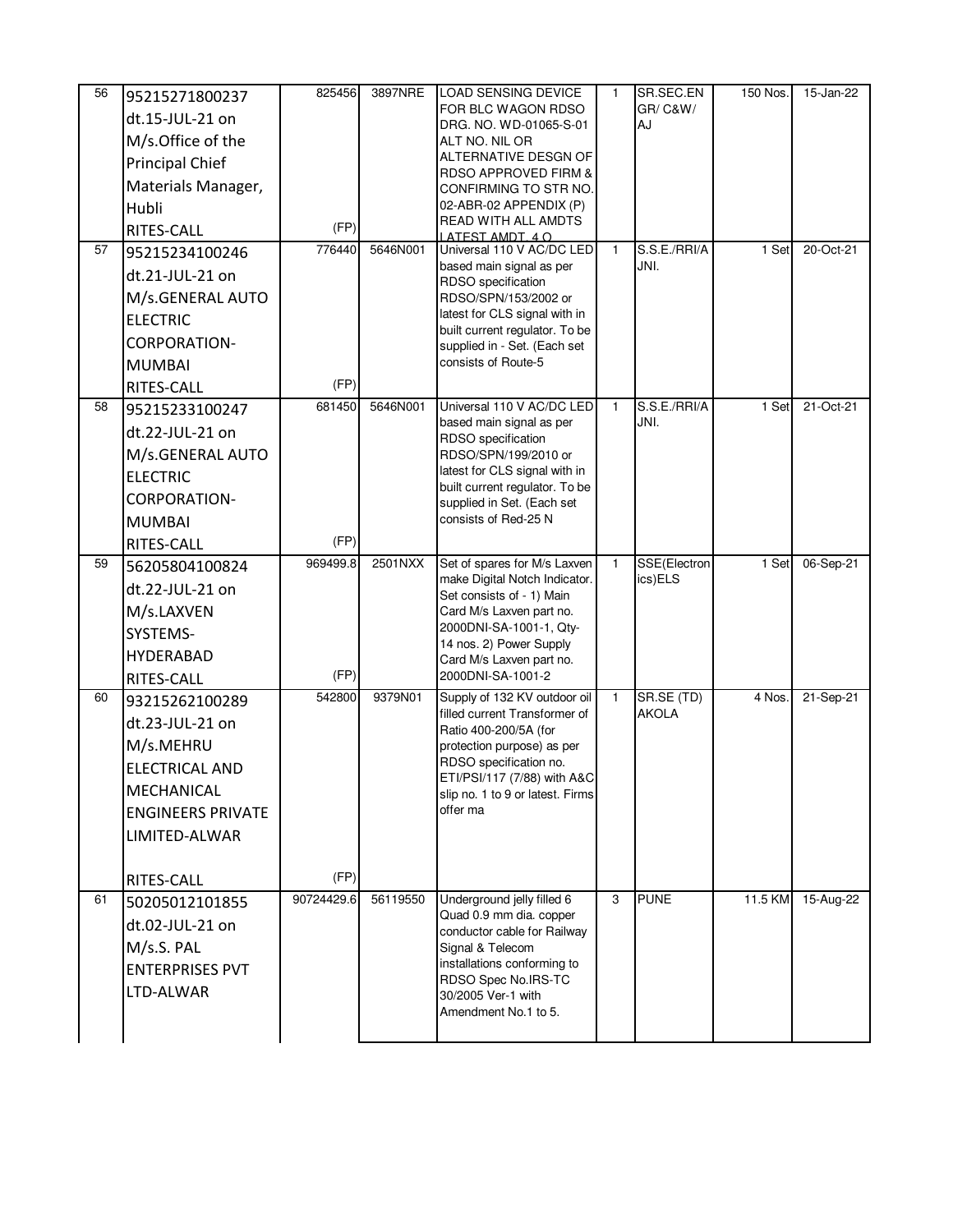|    | RITES-CALL                                                                                                | (FP)    | 5611N0007 | Underground jelly filled 6<br>Quad 0.9 mm dia. copper<br>conductor cable for Railway<br>Signal & Telecom<br>installations conforming to<br>RDSO Spec No.IRS-TC<br>30/2005 Ver-1 with<br>Amendment No.1 to 5.        | 6              | <b>SIGNAL</b><br><b>INSPECTOR</b><br><b>KWV</b> | 90 KM    | 15-Aug-22 |
|----|-----------------------------------------------------------------------------------------------------------|---------|-----------|---------------------------------------------------------------------------------------------------------------------------------------------------------------------------------------------------------------------|----------------|-------------------------------------------------|----------|-----------|
|    |                                                                                                           |         | 5611N0009 | Underground jelly filled 6<br>Quad 0.9 mm dia. copper<br>conductor cable for Railway<br>Signal & Telecom<br>installations conforming to<br>RDSO Spec No.IRS-TC<br>30/2005 Ver-1 with<br>Amendment No.1 to 5.        | $\overline{c}$ | Sr. Section<br>Engineer                         | 100 KM   | 15-Aug-22 |
|    |                                                                                                           |         | 5611N0020 | Underground jelly filled 6<br>Quad 0.9 mm dia. copper<br>conductor cable for Railway<br>Signal & Telecom<br>installations conforming to<br>RDSO Spec No.IRS-TC<br>30/2005 Ver-1 with<br>Amendment No.1 to 5.        | 4              | Sr. Section<br>Engineer                         | 71.64 KM | 15-Aug-22 |
|    |                                                                                                           |         | 5611N0021 | Underground jelly filled 6<br>Quad 0.9 mm dia. copper<br>conductor cable for Railway<br>Signal & Telecom<br>installations conforming to<br>RDSO Spec No.IRS-TC<br>30/2005 Ver-1 with<br>Amendment No.1 to 5.        | 1              | Sr. Section<br>Engineer                         | 30 KM    | 15-Aug-22 |
|    |                                                                                                           |         | 5611N0022 | Underground jelly filled 6<br>Quad 0.9 mm dia. copper<br>conductor cable for Railway<br>Signal & Telecom<br>installations conforming to<br><b>HDSO Spec No.IRS-TC</b><br>30/2005 Ver-1 with<br>Amendment No.1 to 5. | 5              | <b>SIGNAL</b><br><b>INSPECTOR</b><br><b>PA</b>  | 35 KM    | 15-Aug-22 |
| 62 | 91215240100332<br>dt.05-JUL-21 on<br>M/s.GENERAL AUTO<br><b>ELECTRIC</b><br>CORPORATION-<br><b>MUMBAI</b> | 1504328 | 56XXN1    | Track magnet complete with<br>Track magnet clamp bolts,<br>Rubber Bushesh and Nuts<br>type S-25-432-M1-A1 (India)<br>fitted with F1, F2, F3, F4 &<br>F5 track oscillators for<br>Siemens make AWS.                  | $\mathbf{1}$   | <b>SIGNAL</b><br><b>INSPECTOR</b><br>PA         | 8 Set    | 05-Jan-22 |
|    | RITES-CALL                                                                                                | (FP)    | 56XXN2    | Track magnet complete with<br>Track magnet clamp bolts,<br>Rubber Bushesh and Nuts<br>type S-25-432-M1-A1 (India)<br>fitted with F1, F2, F3, F4 &<br>F5 track oscillators for<br>Siemens make AWS.                  | $\overline{c}$ | <b>SIGNAL</b><br><b>INSPECTOR</b><br>PA         | 2 Set    | 05-Jan-22 |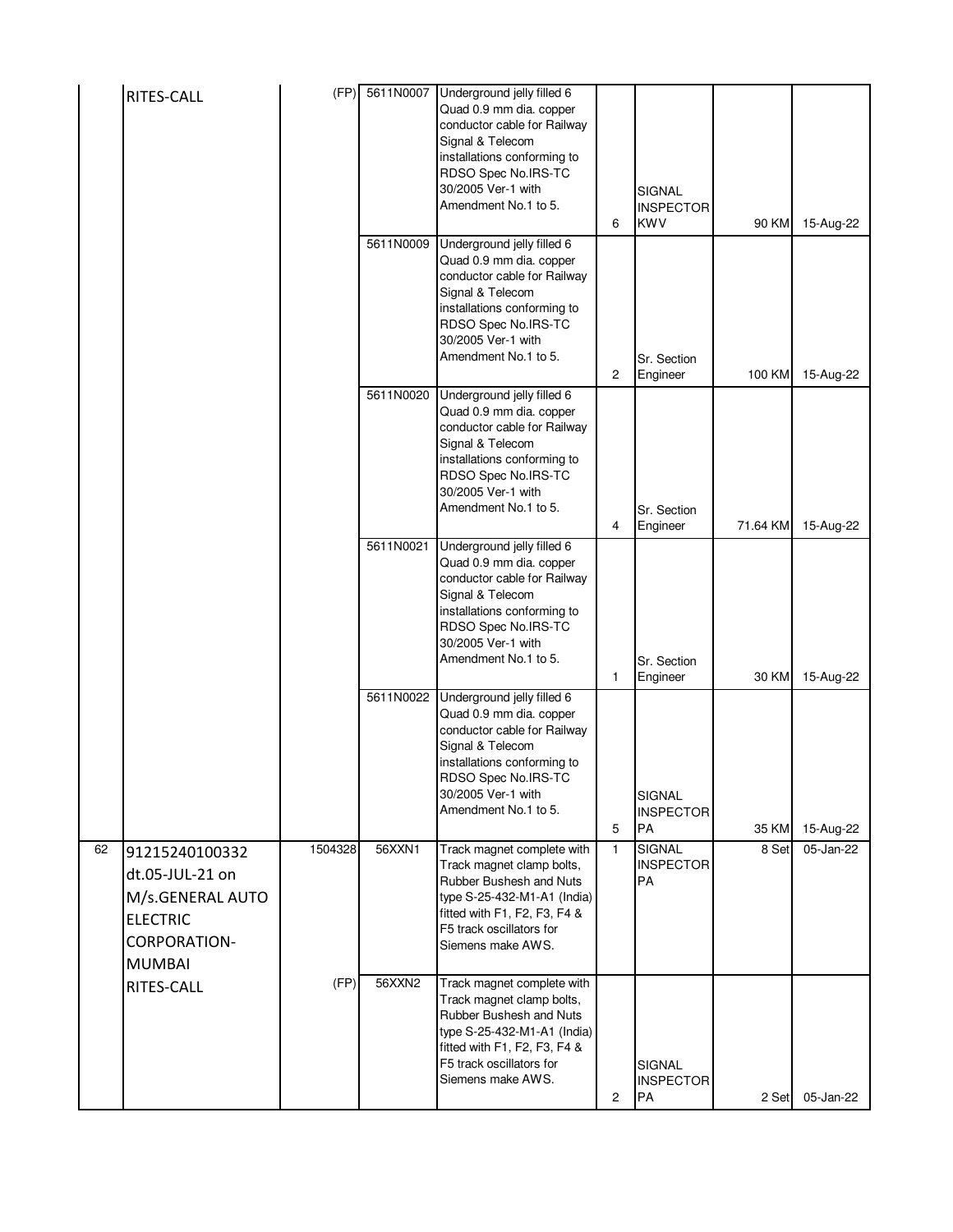| 63 | 38215006801883<br>dt.06-JUL-21 on<br>M/s.ICF Headquartes,<br>Chennai                                                                                     | 4980000          | 3031N02 | Wheel set for LHB coaches<br>(01 set consisting of 12<br>wheel sets) as per ICF Drg.<br>No. 455-02-003-000-01 Alt.                                                                                                                   | 1.           | <b>SENIOR</b><br><b>SECTION</b><br><b>ENGI</b>  | 1 Set   | 06-Aug-21 |
|----|----------------------------------------------------------------------------------------------------------------------------------------------------------|------------------|---------|--------------------------------------------------------------------------------------------------------------------------------------------------------------------------------------------------------------------------------------|--------------|-------------------------------------------------|---------|-----------|
|    | RITES-CALL                                                                                                                                               | (FP)             |         |                                                                                                                                                                                                                                      |              |                                                 |         |           |
| 64 | 85215456100667<br>dt.10-JUL-21 on<br>M/s.FAIVELEY<br><b>TRANSPORT RAIL</b><br><b>TECHNOLOGIES</b><br><b>INDIA LIMITED-</b><br><b>HOSUR</b><br>RITES-CALL | 647628.8<br>(FP) | 30XXNS  | Knuckle of CBC for LHB<br><b>COACHES M/S FAIVELEY</b><br>make Part no D228583-100.<br>Specification no<br>RDSO/2011/CG-03 (Rev-1<br>or latest.                                                                                       | $\mathbf{1}$ | L.V.B. SHOP<br><b>MTN</b>                       | 20 Nos  | 08-Oct-21 |
| 65 | 92215195100458<br>dt.14-JUL-21 on<br>M/s.ANSH<br><b>TECHNOLOGIES-</b><br><b>MUMBAI</b><br>RITES-CALL                                                     | 912384<br>(FP)   | 45XXN01 | <b>SET OF VRLA BATTERY</b><br>110 VOLT 70 AH VRLA (<br><b>SEALED MAINTENANCE</b><br>FREE SMF) CONSISTING<br>OF 9 MODULE OF 12<br><b>VOLTS EACH SUITABLE</b><br>FOR LHB COACHES AS<br>PER RDSO                                        | $\mathbf{1}$ | SR.<br>SECT.ENG.[<br>AC/COG                     | 9 Set   | 14-Sep-21 |
| 66 | 56186396100834<br>dt.26-JUL-21 on<br>M/s.MEDHA SERVO<br><b>DRIVES PRIVATE</b><br>LIMITED-HYDERABAD                                                       | 13894500<br>(FP) | 25XXNS  | <b>STATIC INVERTER (2 X</b><br>130 KVA) AS PER RDSO<br>SPECIFICATION NO<br>RDSO/2018/EL/SPEC/0140<br>REV '1' Make - Self.                                                                                                            | $\mathbf{1}$ | CWM(ELW)<br><b>BSL</b>                          | 5 Nos.  | 10-Sep-21 |
| 67 | RITES-CALL<br>93215213100292<br>dt.26-JUL-21 on<br>M/s.GOLKONDA<br><b>ENGINEERING</b><br><b>ENTERPRISES</b><br>LIMITED-<br>SECUNDERABAD<br>RITES-CALL    | 1380600<br>(FP)  | 5611    | Supply of 20 Pair cable 0.5<br>mm Conductor dia armoured<br>Polythene Insulated Jelly<br><b>Filled Underground</b><br>Telephone cable as per<br>RDSO Specification-IRS/TC-<br>41-97 with amendment No.3<br>or latest. (Inspection by | $\mathbf{1}$ | Sr. Section<br>Engineer                         | 9 KM    | 24-Oct-21 |
| 68 | 92205584100484<br>dt.29-JUL-21 on<br>M/s.LAKSHMI<br>INDUSTRIAL<br>CORPORATION-<br><b>MEERUT CITY</b><br>RITES-CALL                                       | 2336400<br>(FP)  | 6032N3  | Battery operated rail core<br>drilling machine or similar (1)<br>Product specification ERD35<br>2V50 Max. core cutting<br>36mm, (2) Rated speed<br>250/240 rpm (3) Battery type<br>Li-on, (4) Battery voltage 50V<br>(5)             | $\mathbf{1}$ | SE(PWAY),<br>[STORES]                           | 20 Nos. | 12-Sep-21 |
| 69 | 56215348100848<br>dt.30-JUL-21 on<br>M/s.SUSTAIN<br>TECHNOLOGY-<br>RAIGARH                                                                               | 640008.4         | 25XXNS  | THERMOPLASTIC<br><b>HYDRAULIC HOSE ID 4.00</b><br>MM AND LENGTH 3<br>METERS LONG WITH<br>SUITABLE ADAPTOR FOR<br><b>WORKING PRESSURE</b><br>3200 BAR (BURST                                                                          | $\mathbf{1}$ | <b>TRACTION</b><br><b>MOTOR</b><br><b>OVERH</b> | 2 Set   | 14-Sep-21 |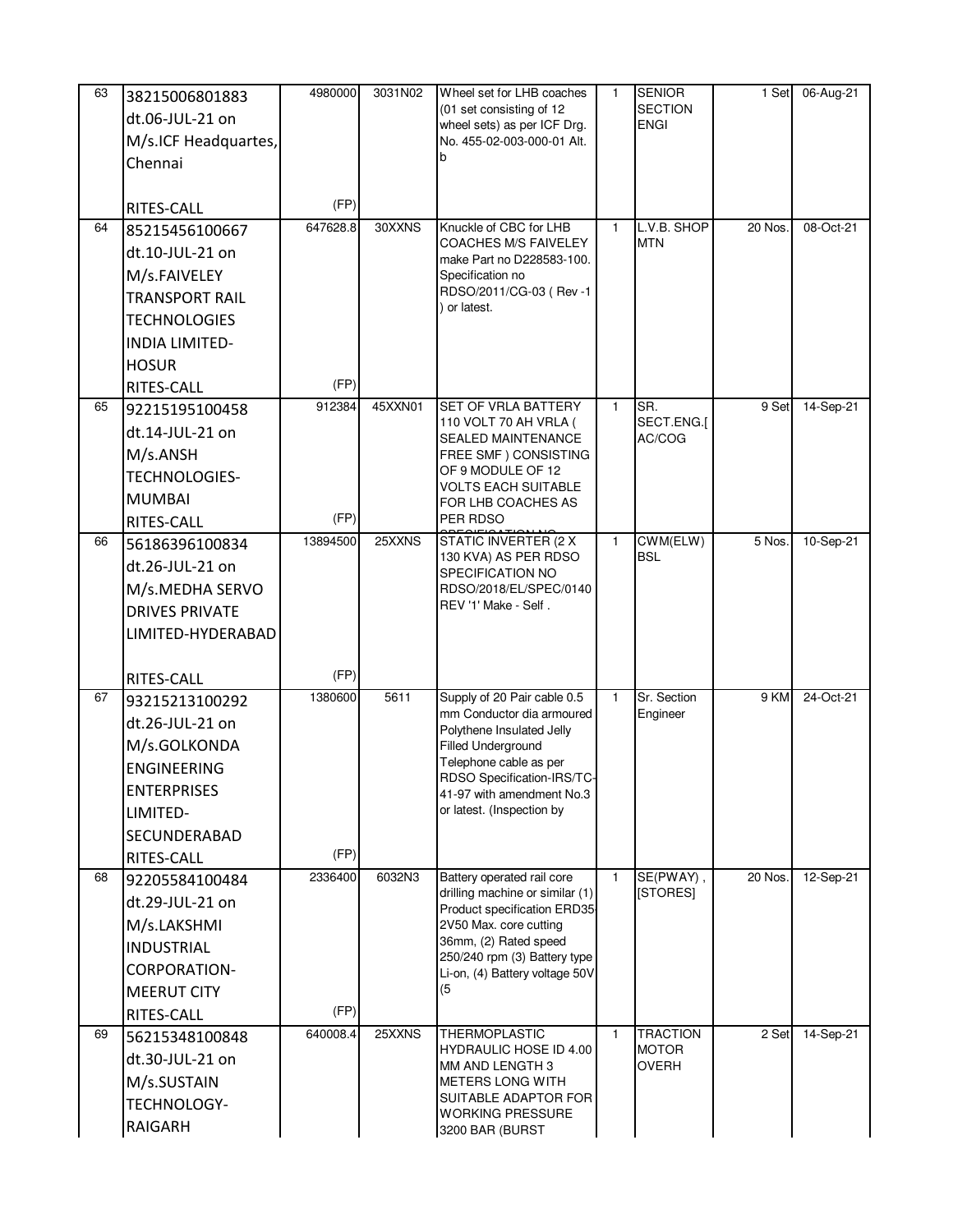|    | RITES-CALL          | (FP)      |           | PRESSURE 8000 BAR) AS                                  |                 |                                |              |           |
|----|---------------------|-----------|-----------|--------------------------------------------------------|-----------------|--------------------------------|--------------|-----------|
| 70 | 50215059102174      | 2655000   | 5630N001  | 110VDC Motors with gear                                | 1               | CWM(S&T)                       | 90 Nos.      | 28-Oct-21 |
|    | dt.30-JUL-21 on     |           |           | box IP 67 type (Complete                               |                 | WS                             |              |           |
|    | M/s.GLOW RAIL       |           |           | motor should be water<br>proofed) 160 V AC Immunity    |                 | <b>BYCULLA</b>                 |              |           |
|    | POWER-KOLKATA       |           |           | for electric Point Machines                            |                 |                                |              |           |
|    | RITES-CALL          | (FP)      |           | (IRS type) as per IRS S-                               |                 |                                |              |           |
| 71 | 48215357100529      | 677703.83 | 31NS      | 37/82. Make - Globe Scott<br>ELGI MAKE REPAIR KIT      | 1               | CWM/PR                         | 6 Set        | 01-Jan-22 |
|    |                     |           |           | (36 MONTH) FOR                                         |                 |                                |              |           |
|    | dt.01-JUL-21 on     |           |           | COMPRESSOR RR 15070                                    |                 |                                |              |           |
|    | M/s.TRINITY HOUSE   |           |           | DEMU DPC 1600 HP TO<br>ELGI PART NO. 072420209         |                 |                                |              |           |
|    | (INDIA) PVT. LTD.-  |           |           | AS PER ANNEXURE.                                       |                 |                                |              |           |
|    | <b>MUMBAI</b>       |           |           | <b>MATERIAL TO BE</b>                                  |                 |                                |              |           |
|    | RITES-CALL          | (FP)      |           | PROCURED FROM OEM                                      |                 |                                |              |           |
| 72 | 50205012101859      | 139726236 | 56119550  | Underground jelly filled 6                             | 3               | CRD                            | 32.37 KM     | 15-Aug-22 |
|    | dt.02-JUL-21 on     |           |           | Quad 0.9 mm dia. copper<br>conductor cable for Railway |                 |                                |              |           |
|    | M/s.GOLKONDA        |           |           | Signal & Telecom                                       |                 |                                |              |           |
|    | <b>ENGINEERING</b>  |           |           | installations conforming to                            |                 |                                |              |           |
|    | <b>ENTERPRISES</b>  |           |           | RDSO Spec No.IRS-TC<br>30/2005 Ver-1 with              |                 |                                |              |           |
|    | LIMITED-            |           |           | Amendment No.1 to 5.                                   |                 |                                |              |           |
|    | <b>SECUNDERABAD</b> |           |           |                                                        |                 |                                |              |           |
|    | RITES-CALL          | (FP)      |           |                                                        | 4               | <b>BSL</b>                     | 3.84 KM      | 15-Aug-22 |
|    |                     |           | 5611N0002 | Underground jelly filled 6                             |                 |                                |              |           |
|    |                     |           |           | Quad 0.9 mm dia. copper                                |                 |                                |              |           |
|    |                     |           |           | conductor cable for Railway                            |                 |                                |              |           |
|    |                     |           |           | Signal & Telecom                                       |                 |                                |              |           |
|    |                     |           |           | installations conforming to<br>RDSO Spec No.IRS-TC     |                 |                                |              |           |
|    |                     |           |           | 30/2005 Ver-1 with                                     |                 |                                |              |           |
|    |                     |           |           | Amendment No.1 to 5.                                   |                 | Sr. Section                    |              |           |
|    |                     |           |           |                                                        | 15              | Engineer                       | <b>16 KM</b> | 15-Aug-22 |
|    |                     |           | 5611N0003 | Underground jelly filled 6<br>Quad 0.9 mm dia. copper  |                 |                                |              |           |
|    |                     |           |           | conductor cable for Railway                            |                 |                                |              |           |
|    |                     |           |           | Signal & Telecom                                       |                 |                                |              |           |
|    |                     |           |           | installations conforming to                            |                 |                                |              |           |
|    |                     |           |           | RDSO Spec No.IRS-TC<br>30/2005 Ver-1 with              |                 | <b>SIGNAL</b>                  |              |           |
|    |                     |           |           | Amendment No.1 to 5.                                   |                 | <b>INSPECTOR</b>               |              |           |
|    |                     |           |           |                                                        | 12 <sup>2</sup> | <b>KWV</b>                     | 4 KM         | 15-Aug-22 |
|    |                     |           | 5611N0004 | Underground jelly filled 6                             |                 |                                |              |           |
|    |                     |           |           | Quad 0.9 mm dia copper                                 |                 |                                |              |           |
|    |                     |           |           | conductor cable for Railway<br>Signal & Telecom        |                 |                                |              |           |
|    |                     |           |           | Installations conforming to                            |                 |                                |              |           |
|    |                     |           |           | RDSO Spec No.IRS-TC-                                   |                 |                                |              |           |
|    |                     |           |           | 30/2005 Ver 1 with<br>Amendment no.1 to 5.             |                 | <b>SIGNAL</b>                  |              |           |
|    |                     |           |           |                                                        | 5               | <b>INSPECTOR</b><br><b>KWV</b> | 15 KM        | 15-Aug-22 |
|    |                     |           | 5611N0006 | Underground jelly filled 6                             |                 |                                |              |           |
|    |                     |           |           | Quad 0.9 mm dia. copper                                |                 |                                |              |           |
|    |                     |           |           | conductor cable for Railway                            |                 |                                |              |           |
|    |                     |           |           | Signal & Telecom<br>installations conforming to        |                 |                                |              |           |
|    |                     |           |           | RDSO Spec No.IRS-TC                                    |                 |                                |              |           |
|    |                     |           |           | 30/2005 Ver-1 with                                     |                 | SIGNAL                         |              |           |
|    |                     |           |           | Amendment No.1 to 5.                                   |                 | <b>INSPECTOR</b>               |              |           |
|    |                     |           |           |                                                        | 8               | <b>KWV</b>                     | 4 KM         | 15-Aug-22 |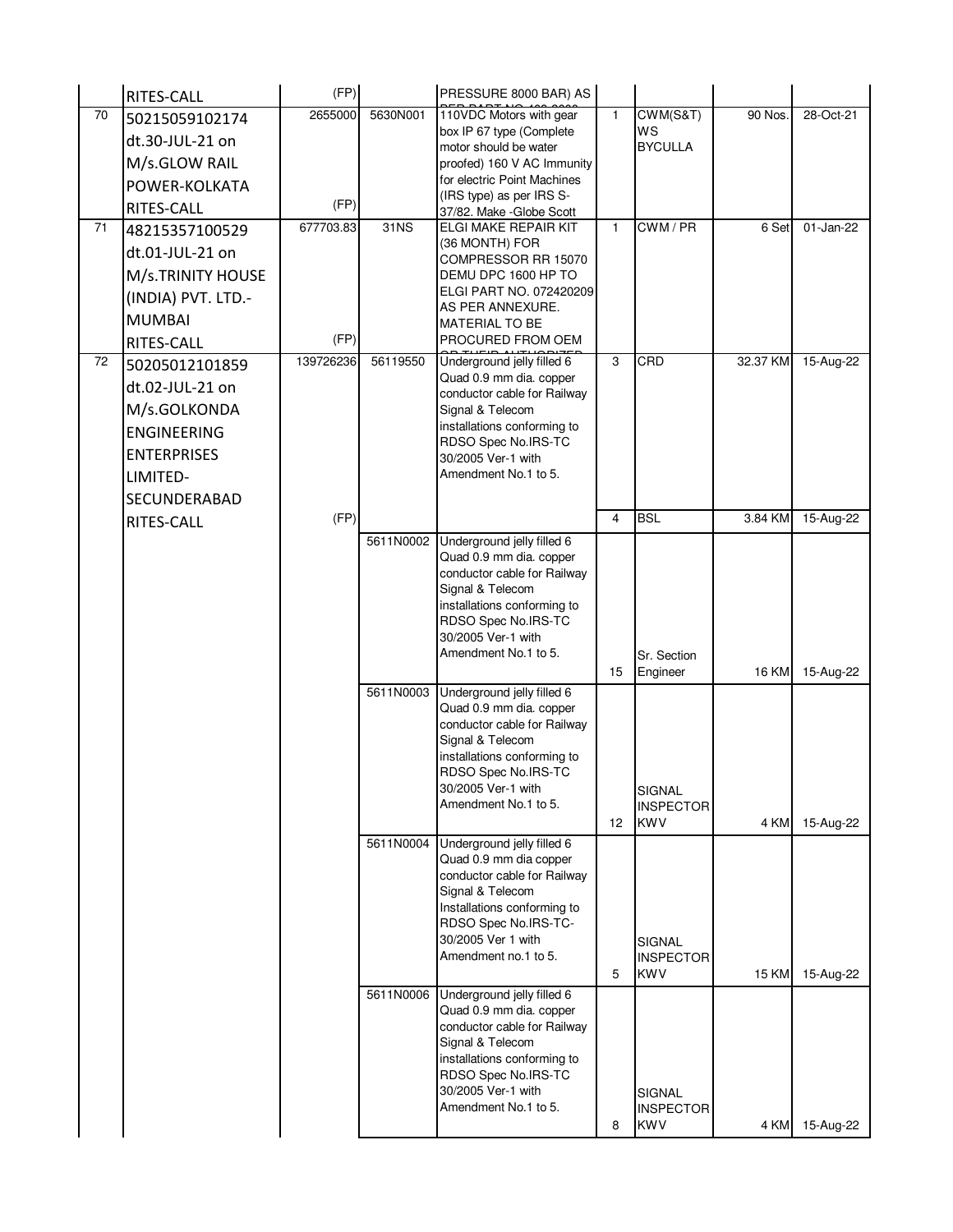| 5611N0007 | Underground jelly filled 6                      |    |                  |          |           |
|-----------|-------------------------------------------------|----|------------------|----------|-----------|
|           | Quad 0.9 mm dia. copper                         |    |                  |          |           |
|           | conductor cable for Railway                     |    |                  |          |           |
|           | Signal & Telecom                                |    |                  |          |           |
|           | installations conforming to                     |    |                  |          |           |
|           | RDSO Spec No.IRS-TC                             |    |                  |          |           |
|           | 30/2005 Ver-1 with                              |    | SIGNAL           |          |           |
|           | Amendment No.1 to 5.                            |    | <b>INSPECTOR</b> |          |           |
|           |                                                 | 20 | <b>KWV</b>       | 89.86 KM | 15-Aug-22 |
| 5611N0008 | Underground jelly filled 6                      |    |                  |          |           |
|           | Quad 0.9 mm dia. copper                         |    |                  |          |           |
|           | conductor cable for Railway                     |    |                  |          |           |
|           | Signal & Telecom                                |    |                  |          |           |
|           | installations conforming to                     |    |                  |          |           |
|           | RDSO Spec No.IRS-TC                             |    |                  |          |           |
|           | 30/2005 Ver-1 with                              |    |                  |          |           |
|           | Amendment No.1 to 5.                            |    | Sr. Section      |          |           |
|           |                                                 | 13 | Engineer         | 52.5 KM  | 15-Aug-22 |
| 5611N0009 | Underground jelly filled 6                      |    |                  |          |           |
|           | Quad 0.9 mm dia. copper                         |    |                  |          |           |
|           | conductor cable for Railway                     |    |                  |          |           |
|           | Signal & Telecom                                |    |                  |          |           |
|           | installations conforming to                     |    |                  |          |           |
|           | RDSO Spec No.IRS-TC                             |    |                  |          |           |
|           | 30/2005 Ver-1 with                              |    |                  |          |           |
|           | Amendment No.1 to 5.                            |    | Sr. Section      |          |           |
|           |                                                 | 11 | Engineer         | 50.5 KM  | 15-Aug-22 |
| 5611N0011 | Underground jelly filled 6                      |    |                  |          |           |
|           | Quad 0.9 mm dia. copper                         |    |                  |          |           |
|           | conductor cable for Railway                     |    |                  |          |           |
|           | Signal & Telecom                                |    |                  |          |           |
|           | installations conforming to                     |    |                  |          |           |
|           | RDSO Spec No.IRS-TC                             |    |                  |          |           |
|           | 30/2005 Ver-1 with                              |    |                  |          |           |
|           | Amendment No.1 to 5.                            |    | Sr. Section      |          |           |
|           |                                                 | 6  | Engineer         | 9.5 KM   | 15-Aug-22 |
| 5611N0013 | Underground jelly filled 6                      |    |                  |          |           |
|           | Quad 0.9 mm dia. copper                         |    |                  |          |           |
|           | conductor cable for Railway                     |    |                  |          |           |
|           | Signal & Telecom<br>installations conforming to |    |                  |          |           |
|           | RDSO Spec No.IRS-TC                             |    |                  |          |           |
|           | 30/2005 Ver-1 with                              |    | <b>SIGNAL</b>    |          |           |
|           | Amendment No.1 to 5.                            |    | INSPECTOR        |          |           |
|           |                                                 | 14 | WR               | 6 KM     | 15-Aug-22 |
| 5611N0016 | Underground jelly filled 6                      |    |                  |          |           |
|           | Quad 0.9 mm dia. copper                         |    |                  |          |           |
|           | conductor cable for Railway                     |    |                  |          |           |
|           | Signal & Telecom                                |    |                  |          |           |
|           | installations conforming to                     |    |                  |          |           |
|           | RDSO Spec No.IRS-TC                             |    |                  |          |           |
|           | 30/2005 Ver-1 with                              |    | SIGNAL           |          |           |
|           | Amendment No.1 to 5.                            |    | <b>INSPECTOR</b> |          |           |
|           |                                                 | 1  | <b>NGP</b>       | 31.5 KM  | 15-Aug-22 |
| 5611N0017 | Underground jelly filled 6                      |    |                  |          |           |
|           | Quad 0.9 mm dia. copper                         |    |                  |          |           |
|           | conductor cable for Railway                     |    |                  |          |           |
|           | Signal & Telecom                                |    |                  |          |           |
|           | installations conforming to                     |    |                  |          |           |
|           | RDSO Spec No.IRS-TC                             |    |                  |          |           |
|           | 30/2005 Ver-1 with                              |    | SIGNAL           |          |           |
|           | Amendment No.1 to 5.                            |    | <b>INSPECTOR</b> |          |           |
|           |                                                 | 16 | <b>NGP</b>       | 1 KM     | 15-Aug-22 |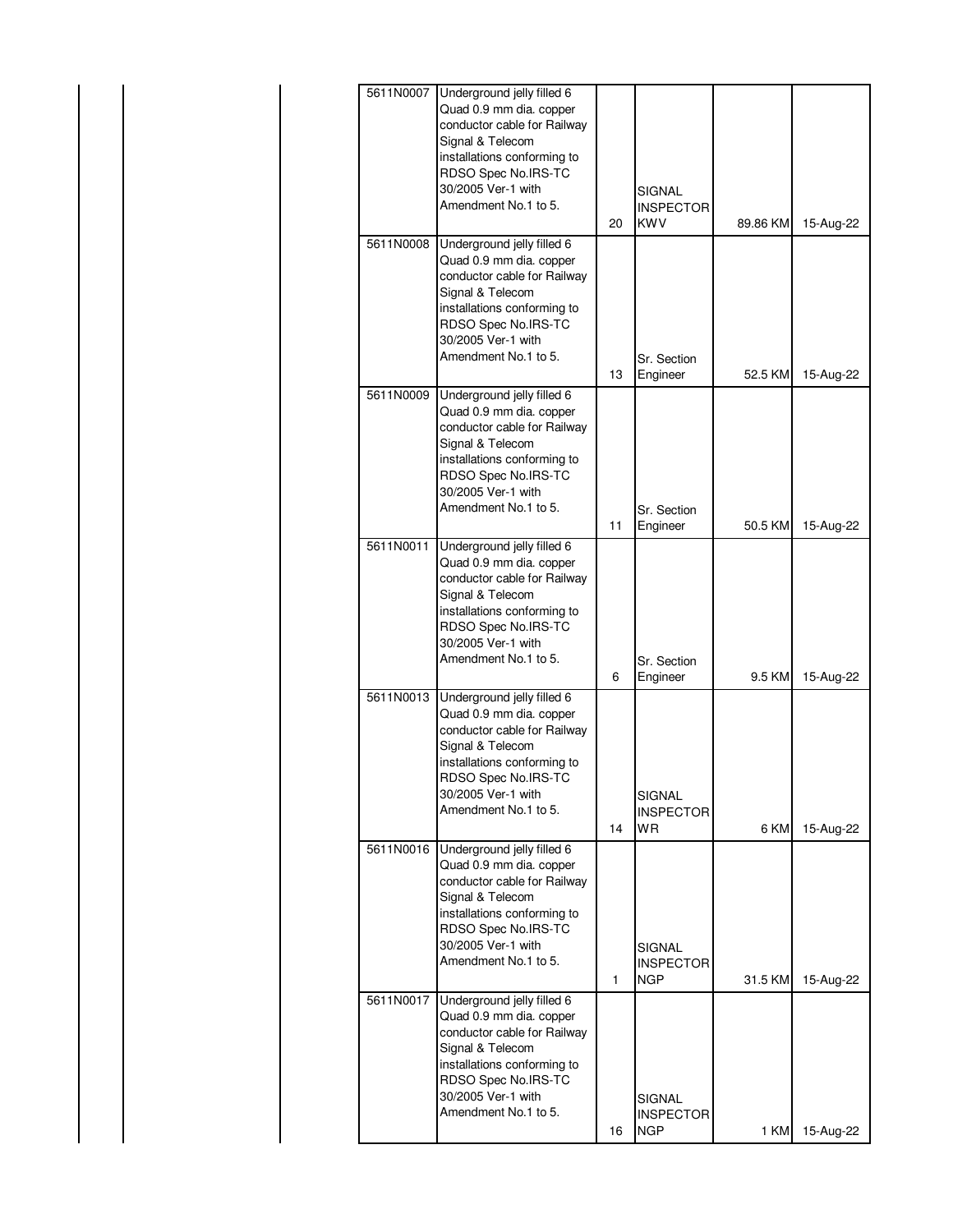| 5611N0018 | Underground jelly filled 6                             |    |                         |          |           |
|-----------|--------------------------------------------------------|----|-------------------------|----------|-----------|
|           | Quad 0.9 mm dia. copper<br>conductor cable for Railway |    |                         |          |           |
|           | Signal & Telecom                                       |    |                         |          |           |
|           | installations conforming to                            |    |                         |          |           |
|           | RDSO Spec No.IRS-TC                                    |    |                         |          |           |
|           | 30/2005 Ver-1 with                                     |    |                         |          |           |
|           | Amendment No.1 to 5.                                   |    | Sr. Section             |          |           |
|           |                                                        | 10 | Engineer                | 24 KM    | 15-Aug-22 |
| 5611N0019 | Underground jelly filled 6<br>Quad 0.9 mm dia. copper  |    |                         |          |           |
|           | conductor cable for Railway                            |    |                         |          |           |
|           | Signal & Telecom                                       |    |                         |          |           |
|           | installations conforming to                            |    |                         |          |           |
|           | RDSO Spec No.IRS-TC                                    |    |                         |          |           |
|           | 30/2005 Ver-1 with<br>Amendment No.1 to 5.             |    |                         |          |           |
|           |                                                        | 7  | Sr. Section<br>Engineer | 4.48 KM  | 15-Aug-22 |
| 5611N0020 | Underground jelly filled 6                             |    |                         |          |           |
|           | Quad 0.9 mm dia. copper                                |    |                         |          |           |
|           | conductor cable for Railway                            |    |                         |          |           |
|           | Signal & Telecom                                       |    |                         |          |           |
|           | installations conforming to<br>RDSO Spec No.IRS-TC     |    |                         |          |           |
|           | 30/2005 Ver-1 with                                     |    |                         |          |           |
|           | Amendment No.1 to 5.                                   |    | Sr. Section             |          |           |
|           |                                                        | 19 | Engineer                | 69.36 KM | 15-Aug-22 |
| 5611N0021 | Underground jelly filled 6                             |    |                         |          |           |
|           | Quad 0.9 mm dia. copper<br>conductor cable for Railway |    |                         |          |           |
|           | Signal & Telecom                                       |    |                         |          |           |
|           | installations conforming to                            |    |                         |          |           |
|           | RDSO Spec No.IRS-TC                                    |    |                         |          |           |
|           | 30/2005 Ver-1 with<br>Amendment No.1 to 5.             |    |                         |          |           |
|           |                                                        | 18 | Sr. Section<br>Engineer | 30 KM    | 15-Aug-22 |
| 5611N0022 | Underground jelly filled 6                             |    |                         |          |           |
|           | Quad 0.9 mm dia. copper                                |    |                         |          |           |
|           | conductor cable for Railway                            |    |                         |          |           |
|           | Signal & Telecom                                       |    |                         |          |           |
|           | installations conforming to<br>RDSO Spec No.IRS-TC     |    |                         |          |           |
|           | 30/2005 Ver-1 with                                     |    | SIGNAL                  |          |           |
|           | Amendment No.1 to 5.                                   |    | <b>INSPECTOR</b>        |          |           |
|           |                                                        | 9  | PA                      | 34 KM    | 15-Aug-22 |
| 5611N0023 | Underground jelly filled 6                             |    |                         |          |           |
|           | Quad 0.9 mm dia. copper<br>conductor cable for Railway |    |                         |          |           |
|           | Signal & Telecom                                       |    |                         |          |           |
|           | installations conforming to                            |    |                         |          |           |
|           | RDSO Spec No.IRS-TC                                    |    |                         |          |           |
|           | 30/2005 Ver-1 with                                     |    | <b>SIGNAL</b>           |          |           |
|           | Amendment No.1 to 5.                                   | 17 | <b>INSPECTOR</b><br>PA  | 42 KM    | 15-Aug-22 |
| 5611N0024 | Underground jelly filled 6                             |    |                         |          |           |
|           | quad 0.9 mm dia copper                                 |    |                         |          |           |
|           | conductor cable for Railway                            |    |                         |          |           |
|           | Signal and Telecom                                     |    |                         |          |           |
|           | installations conforming to<br>RDSO Spec No.IRS-TC 30/ |    |                         |          |           |
|           | 2005 Ver-1 with Amendment                              |    |                         |          |           |
|           | no.1 to 5.                                             |    | Sr. Section             |          |           |
|           |                                                        | 2  | Engineer                | 1 KM     | 15-Aug-22 |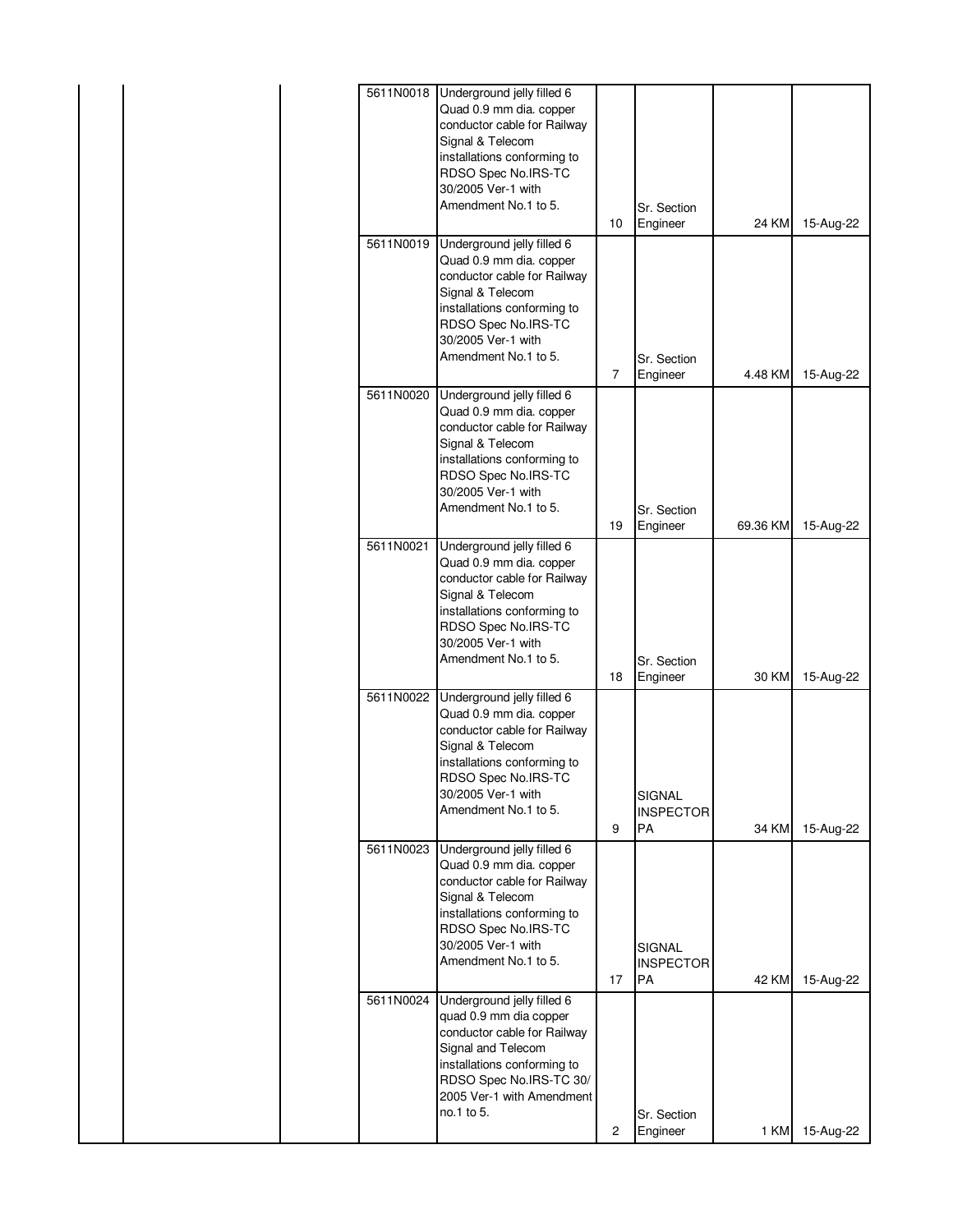| 73 | 50215025101876          | 1747200 | 5630N001 | Electric Point Machine                                 | $\mathbf{1}$   | <b>SIGNAL</b>             | 24 Nos.  | 02-Nov-21 |
|----|-------------------------|---------|----------|--------------------------------------------------------|----------------|---------------------------|----------|-----------|
|    | dt.05-JUL-21 on         |         |          | [Rotary Locking Type]                                  |                | <b>INSPECTOR</b>          |          |           |
|    | M/s.SANDHU              |         |          | 143mm throw [AC immunity<br>160 Volt] AC Non Trailable |                | <b>PA</b>                 |          |           |
|    | <b>TECHNOCRATS PVT.</b> |         |          | to operate on 110V DC                                  |                |                           |          |           |
|    |                         |         |          | complete with lock and                                 |                |                           |          |           |
|    | LTD.-JAMSHEDPUR         |         |          | detector slides and cable                              |                |                           |          |           |
|    |                         |         |          | termination box conforming<br>as pe                    |                |                           |          |           |
|    | RITES-CALL              | (FP)    |          |                                                        |                |                           |          |           |
| 74 | 92215246100441          | 1741045 | 56XXNS01 | Supply of 6 pole female<br>socket with ring for AWS    | $\mathbf{1}$   | Sr. Section<br>Engineer   | 50 Nos.  | 09-Mar-22 |
|    | dt.09-JUL-21 on         |         |          | Track magnet (Siemens                                  |                |                           |          |           |
|    | M/s.GENERAL AUTO        |         |          | make Siemens Drg No                                    |                |                           |          |           |
|    | <b>ELECTRIC</b>         |         |          | C25334-Z4-C519).<br>ACCEPTED MAKE FOR                  |                |                           |          |           |
|    | <b>CORPORATION-</b>     |         |          | <b>SIEMENS</b>                                         |                |                           |          |           |
|    | <b>MUMBAI</b>           |         |          |                                                        |                |                           |          |           |
|    | RITES-CALL              | (FP)    | 56XXNS02 | Supply of 6 pole male plug                             |                |                           |          |           |
|    |                         |         |          | for AWS Track Magnet<br>(Siemens make)                 |                |                           |          |           |
|    |                         |         |          | ACCEPTED MAKE FOR                                      |                | Sr. Section               |          |           |
|    |                         |         |          | <b>SIEMENS</b>                                         | $\overline{c}$ | Engineer                  | 250 Nos. | 09-Mar-22 |
| 75 | 56215073100808          | 2315712 | 25XXNS   | SET OF MAGNET VALVE                                    | $\mathbf{1}$   | CWM(ELW)                  | 30 Set   | 12-Jan-22 |
|    | dt.15-JUL-21 on         |         |          | AS PER ANNEX. ONE SET<br>CONSIST OF 5 ITEMS, 05        |                | <b>BSL</b>                |          |           |
|    | M/s.TRIMURTI            |         |          | NOS. Firm's offer - SET OF                             |                |                           |          |           |
|    | <b>TRADING COMPANY-</b> |         |          | MV ONE SET CONSISTS                                    |                |                           |          |           |
|    | <b>MUMBAI</b>           |         |          | OF 05 ITEMS 05 NOS.<br>ROTEX MAKE MAGNET               |                |                           |          |           |
|    |                         |         |          | VALVE MODEL NO -                                       |                |                           |          |           |
|    | RITES-CALL              | (FP)    |          | 3282,3038C,3403,30317,32                               |                |                           |          |           |
| 76 | 41215025201982          | 9083994 | 92NSN1   | 23C<br>UTS DOT MATRIX                                  | $\mathbf{1}$   | <b>SR DIVL</b>            | 150 Nos  | 22-Sep-21 |
|    | dt.19-JUL-21 on         |         |          | PRINTER AS PER                                         |                | <b>COMMERCI</b>           |          |           |
|    | M/s.ICON INFOTECH       |         |          | SPECIFICATION<br>ATTACHED IN PDF, WITH                 |                | AL M                      |          |           |
|    | PRIVATE LIMITED-        |         |          | 3 YRS ON SITE                                          |                |                           |          |           |
|    | <b>MUMBAI</b>           |         |          | <b>WARRANTY</b>                                        |                |                           |          |           |
|    | RITES-CALL RITES-IC     | (FP)    |          |                                                        | $\overline{c}$ | <b>SR DIVL</b>            | 233 Nos  | 11-Nov-21 |
|    |                         |         |          |                                                        |                | <b>COMMERCI</b>           |          |           |
|    |                         |         |          |                                                        |                | AL M                      |          |           |
| 77 | 85215460100728          | 559552  | 30XXNS   | Knuckle for AAR H Coupler<br>as per Sanrok Drawing no  | $\mathbf{1}$   | L.V.B. SHOP<br><b>MTN</b> | 20 Nos.  | 20-Sep-21 |
|    | dt.22-JUL-21 on         |         |          | (1ED-1067).as per RDSO                                 |                |                           |          |           |
|    | M/s.SANROK              |         |          | Spec RDSO-2011/CG-                                     |                |                           |          |           |
|    | <b>ENTERPRISES-</b>     |         |          | 03/Rev1 or latest.                                     |                |                           |          |           |
|    | FARIDABAD.              |         |          |                                                        |                |                           |          |           |
|    | RITES-CALL              | (FP)    |          |                                                        |                |                           |          |           |
| 78 | 56215243100844          | 712130  | 25XXNS   | <b>EMERGENCY STOP PUSH</b>                             | $\mathbf{1}$   | <b>DRIVER</b>             | 71 Nos.  | 13-Sep-21 |
|    | dt.29-JUL-21 on         |         |          | BUTTON AS PER CLW<br>SPECIFICATION NO.                 |                | <b>DESK</b>               |          |           |
|    | M/s.MODERN              |         |          | CLW/ES/3/0077 ALT-A OR                                 |                |                           |          |           |
|    | <b>RAILTECH</b>         |         |          | LATEST.(TO BE                                          |                |                           |          |           |
|    | <b>EQUIPMENT</b>        |         |          | PROCURED FROM CLW<br>APPROVED SOURCES                  |                |                           |          |           |
|    | <b>MANUFACTURES</b>     |         |          | ONLY) Make - Schmersal                                 |                |                           |          |           |
|    | PRIVATE LIMITED-        |         |          | Germany .One set consists                              |                |                           |          |           |
|    | <b>KOLKATA</b>          |         |          | of 1) EF303S.1-1 No. 2)                                |                |                           |          |           |
|    | RITES-CALL              | (FP)    |          |                                                        |                |                           |          |           |
|    |                         |         |          |                                                        |                |                           |          |           |